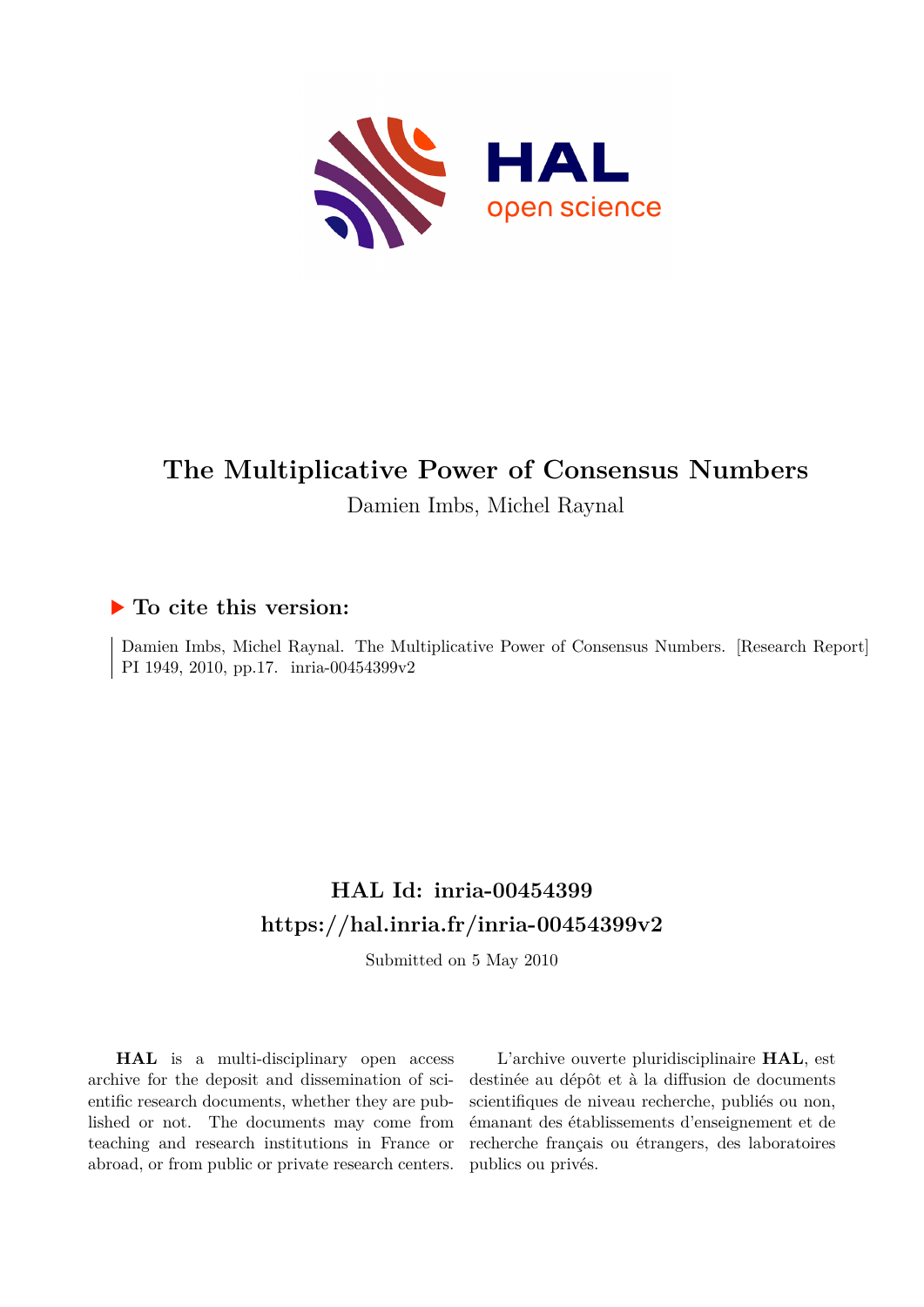Publications Internes de l'IRISA ISSN : 2102-6327 PI 1949 – mai 2010



# The Multiplicative Power of Consensus Numbers

# Damien Imbs\* , Michel Raynal\*\* *damien.imbs@irisa.fr, raynal@irisa.fr*

Abstract: The Borowsky-Gafni (BG) simulation algorithm is a powerful reduction algorithm that shows that  $t$ -resilience of decision tasks can be fully characterized in terms of wait-freedom. Said in another way, the BG simulation shows that the crucial parameter is not the number n of processes but the upper bound t on the number of processes that are allowed to crash. The BG algorithm considers colorless decision tasks in the base read/write shared memory model. (Colorless means that if, a process decides a value, any other process is allowed to decide the very same value.)

This paper considers system models made up of  $n$  processes prone to up to  $t$  crashes, and where the processes communicate by accessing read/write atomic registers (as assumed by the BG) and (differently from the BG) objects with consensus number  $x$ , accessible by at most x processes (with  $x \le t < n$ ). Let  $ASM(n, t, x)$  denote such a system model. While the BG simulation has shown that the models  $ASM(n, t, 1)$  and  $ASM(t + 1, t, 1)$  are equivalent, this paper focuses the pair  $(t, x)$  of parameters of a system model. Its main result is the following: the system models  $ASM(n_1, t_1, x_1)$  and  $ASM(n_2, t_2, x_2)$  have the same computational power for colorless decision tasks if and only if  $\lfloor \frac{t_1}{x_1} \rfloor = \lfloor \frac{t_2}{x_2} \rfloor$ . As can be seen, this contribution complements and extends the BG simulation. It shows that consensus numbers have a multiplicative power with respect to failures, namely the system models  $ASM(n, t', x)$  and  $ASM(n, t, 1)$ are equivalent for colorless decision tasks iff  $(t \times x) \le t' \le (t \times x) + (x - 1)$ .

Key-words: Asynchronous processes, BG simulation, Consensus number, Distributed computability, Fault-Tolerance, Process crash failure, Reduction algorithm, t-Resilience, k-Set agreement, Shared memory system, Synchronization power, System model, Waitfreedom.

### *La puissance multiplicative des nombres de consensus*

Résumé : Ce rapport étudie la puissance multiplicative des nombres de consensus par rapport au nombre de fautes.

Mots clés : Processus asynchrones, Simulation BG, Nombre de consensus, Calculabilité distribuée, Tolérance aux défaillances, *Defaillances par crash, Algorithme de r ´ eduction, ´* t*-Resilience, M ´ emoire partag ´ ee, Puissance de synchronisation, Sans-attente. ´*

<sup>&#</sup>x27;Projet ASAP: équipe commune avec l'INRIA, le CNRS, l'université Rennes 1 et l'INSA de Rennes

<sup>\*\*</sup> Projet ASAP: équipe commune avec l'INRIA, le CNRS, l'université Rennes 1 et l'INSA de Rennes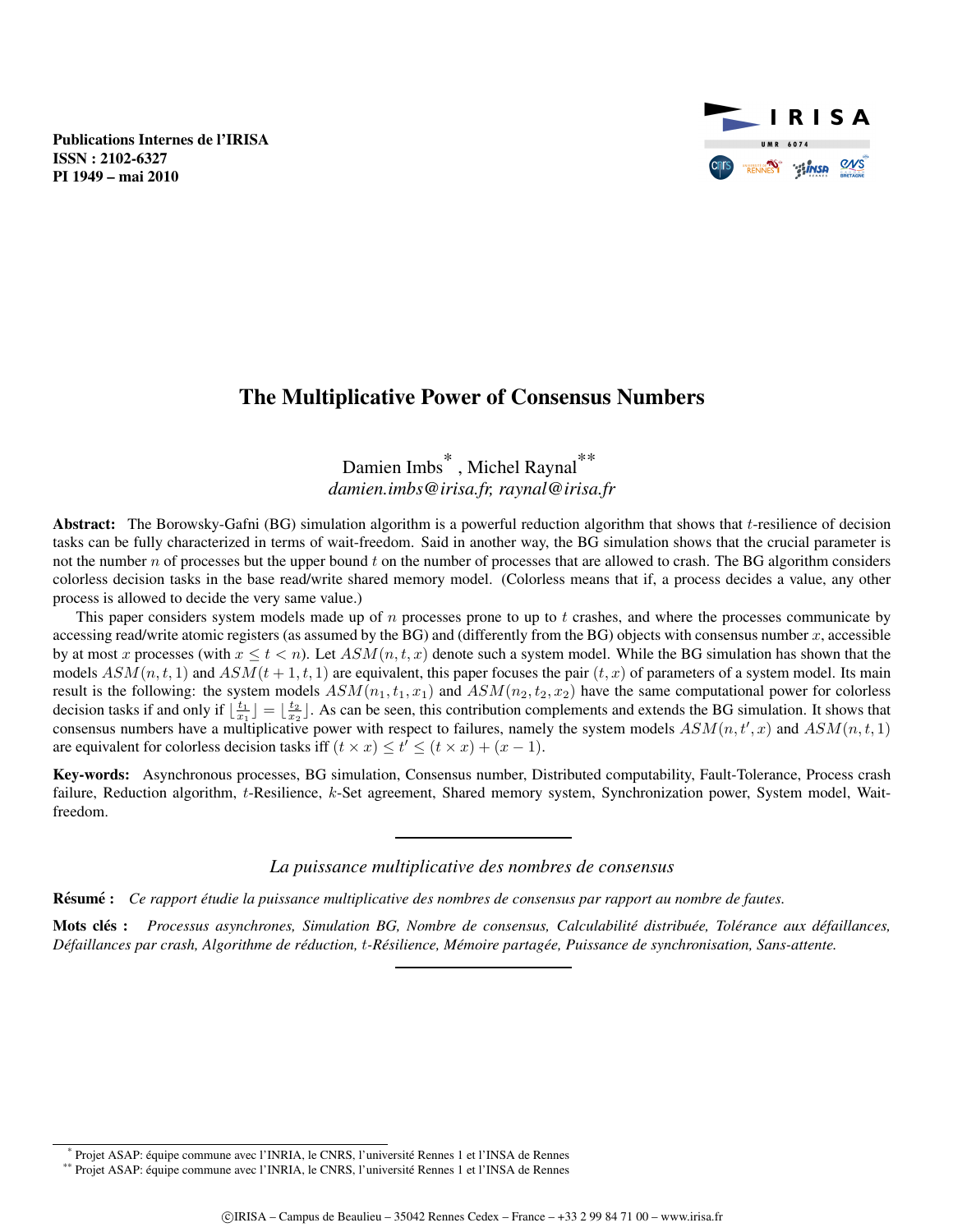### 1.1 Context of the work

Wait-free implementation and consensus number [21] In the consensus problem, each process proposes a value and (a) every process that does not crash decides a value (termination), such that (b) a decided value is a proposed value (validity), and (c) no two processes decide different values (agreement). Enriching asynchronous read/write shared memory systems with consensus objects is fundamental as these objects make it possible to wait-free implement any concurrent object that has a sequential specification.

A *wait-free* implementation of a concurrent object ensures that every invocation of an object operation always terminates if the invoking process does not crash (i.e., whatever the behavior of the other processes, which can be very slow or even crashed). This means that, in shared memory systems made up of n processes, a *wait-free* implementation copes with up to n − 1 process crashes. Hence, a fundamental question concerns the construction of wait-free consensus objects.

The *consensus number* notion captures the maximal synchronization power of an object with respect to the adversary net effect of failures and asynchrony. A concurrent object type  $\mu$  has consensus number x, if x is the largest integer (or  $+\infty$  if there is no such integer) such that a consensus object can be wait-free implemented from objects of type  $\mu$  and shared read/write atomic registers in a system of  $x$  processes. As they allow any concurrent object (defined from a sequential specification) to be wait-free implemented in a system of x processes, the objects whose consensus number is greater than or equal to x are said to be *universal* in any system made up of at most x processes.

Shared read/write registers are the poorest synchronization objects as their consensus number is 1. Test&set objects are a little bit more powerful, as their consensus number is 2. Similarly, the consensus number of shared stacks or shared queues is 2. The consensus number of the n-register atomic write is  $2n - 2$ . Differently, the consensus number of Compare&Swap objects is  $+\infty$ , which means that consensus can be solved for any number of processes, despite any number of crashes, from Compare&Swap objects and read/write registers. The consensus numbers establish what is called Herlihy's hierarchy of synchronization objects.

**Borowsky-Gafni (BG) simulation [6]** Let us consider an algorithm A that is assumed to solve a decision problem T (e.g., consensus) in an asynchronous read/write shared memory system made up of  $n$  processes, and where any subset of at most  $t$  processes may crash, i.e., A is t-resilient. Given A as input, the BG simulation is a powerful algorithm that solves  $T$  in an asynchronous read/write system made up of  $t + 1$  processes, where up to t may crash. Hence, the BG simulation is a wait-free algorithm.

The BG simulation has been used to prove solvability and unsolvability results in crash-prone read/write shared memory systems [8]. Basically, for a particular class of decision tasks called colorless tasks (those are the tasks where, if a process decides a value, any other process is allowed to decide the very same value), BG simulation characterizes  $t$ -resilience in terms of wait-freedom. (The BG simulation algorithm has been extended to colored tasks in  $[17, 24]$ ). As an example, let us assume that A solves consensus, despite up to  $t = 1$  crash, among n processes in a read/write shared memory system. Taking A as input, the BG simulation builds a  $(t + 1)$ -process (i.e., 2-process) algorithm  $A'$  that solves consensus despite  $t = 1$  crash. But, we know that consensus cannot be wait-free solved in a crash-prone asynchronous system made up of two processes that communicate by accessing shared read/write registers only [15, 21, 26]. It then follows that, whatever the number  $n$  of processes the system is made up of, there is no 1-resilient consensus algorithm.

A close but different approach relating t-resiliency and wait-freedom, based on objects with consensus number  $x > 1$ , is presented in [10].

Set consensus number [18] The k-set agreement problem has been introduced by Chaudhuri [12]. It is a weakened form of consensus, namely, the processes are allowed to decide up to  $k$  different proposed values. While it is trivial to solve  $k$ -set agreement in asynchronous read/write shared memory systems prone to up to  $t < k$  process crashes, it has been shown that this becomes impossible when  $t \geq k$ [6, 23, 30].

Gafni and Kuznetsov have introduced the notion of *set consensus number* of a decision task T. It is the greatest integer k such that  $T$  can be wait-free solved using read/write registers and  $k$ -set agreement objects. It follows that, in a system of  $n$  processes, the tasks can be categorized into  $n$  equivalence classes 1, 2, ...,  $n$ . The class 1 is the class of universal tasks (as it is equivalent to consensus, such a task can wait-free implement any other task in a system of  $n$  processes), while class  $n$  contains the trivial tasks that can be solved asynchronously in a crash-prone read/write shared memory system.

### 1.2 Content of the paper

**Model parameters** Let  $ASM(n, t, x)$  denote a shared memory system model made up of n processes, in which up to t processes may crash  $(1 \leq t < n)$ , and where the processes communicate and cooperate through shared read/write registers and objects with consensus number x, accessible by at most x processes<sup>1</sup> ( $1 \le x \le n$ ) (when  $x > t$ , all tasks can be solved). The parameter t measures the power of the *adversary* (that can crash arbitrarily up to t processes), while, on the "friend" side, x measures the *wait-free synchronization power*

<sup>&</sup>lt;sup>1</sup>Because they have consensus number x, these objects can implement x-consensus. Because x-consensus is universal in a system of x processes and these objects have  $x$  ports, they can be implemented using  $x$ -consensus objects.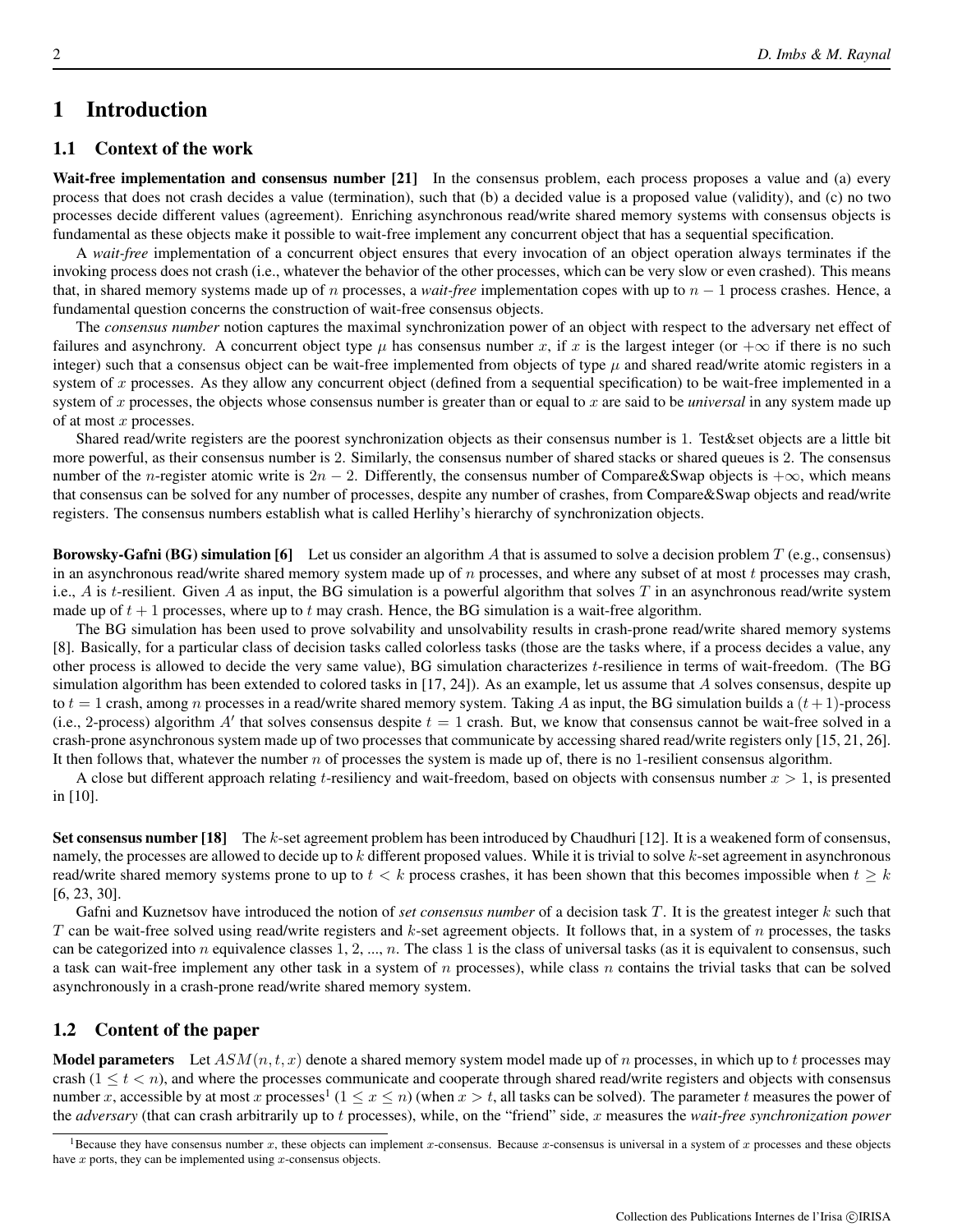the processes can benefit from shared objects. Considering colorless tasks, the paper addresses the computability power of system models  $ASM(n, t, x)$  such that  $n > t$  and  $n > x$ .

Expressed with this notation, the BG simulation shows that  $ASM(n, t, 1)$  and  $ASM(t + 1, t, 1)$  have the same power for decision tasks. Actually, assuming a pure asynchronous read/write system  $(x = 1)$  and a given upper bound on the number of processes that may crash  $(t)$ , the BG simulation shows that the model parameter that is crucial is not the number n of processes, but t. Whatever the number of processes, t-resilience can be characterized by wait-freedom [6]. Hence, while the BG simulation addresses one face of the coin (namely, it considers  $x = 1$  and addresses the equivalence between the pair  $(n, t)$  and the pair  $(t + 1, t)$ ), this paper addresses the other face of the coin (namely, it considers a fixed number n of processes and addresses the equivalence between the pair  $(t', x)$  and the pair  $(t, 1)$  when comparing  $ASM(n, t', x)$  and  $ASM(n, t, 1)$ ).

The question we are interested in As just indicated, this paper focuses on the system model parameters t and x. Let  $ASM(n, t_1, x_1)$ and  $ASM(n, t_2, x_2)$  be two system models such that  $n > \max(t_1, t_2)$ . The main question addressed in the paper is the following: "Which conditions the parameters  $t_1$ ,  $x_1$ ,  $t_2$  and  $x_2$  have to satisfy in order that any (colorless) task that can be solved (or is impossible to solve) in  $ASM(n, t_1, x_1)$ , can be solved (or is impossible to solve) in  $ASM(n, t_2, x_2)$ ?" The paper answers this question by presenting two contributions.

Contribution #1 The first contribution is a necessary and sufficient condition that answers the previous question. This condition is  $\lfloor \frac{t_1}{x_1} \rfloor \ge \lfloor \frac{t_2}{x_2} \rfloor$ . This result has the following consequence:  $ASM(n, t_1, x_1)$  and  $ASM(n, t_2, x_2)$  are equivalent (have the same computational power) as far colorless decision tasks are concerned, if and only if  $\lfloor \frac{t_1}{x_1} \rfloor = \lfloor \frac{t_2}{x_2} \rfloor$ .

To that end, the paper presents two simulation algorithms. The first is a simulation of  $ASM(n, t', x)$  into  $ASM(n, t, 1)$ . That simulation requires  $t \leq \lfloor \frac{t'}{r} \rfloor$  $\frac{t'}{x}$ . The second is a simulation of  $ASM(n, t, 1)$  into  $ASM(n, t', x)$ . It is shown that this simulation requires  $t \geq \lfloor \frac{t'}{x} \rfloor$  $\frac{t'}{x}$ . This means that  $ASM(n, t', x)$  and  $ASM(n, t, 1)$  are equivalent iff  $(t \times x) \le t' \le (t \times x) + (x - 1)$ .

To illustrate the interest of these equivalences, let us consider the following simple examples that are immediate consequences of our results.

• Let us consider the system model  $ASM(n, n-1, n-1)$ , i.e., a system where processes are provided with objects with consensus number  $n-1$  (hence, consensus cannot be solved in this system of n processes). Moreover, as  $t = n-1$ , an algorithm solving a task  $T$  in this system has to be wait-free.

The paper shows that, for any colorless decision task T, (im)possibility results are the same in  $ASM(n, n-1, n-1)$  and  $ASM(n, 1, 1)$ , and more generally in any system model  $ASM(n, t, t)$ . As, for any n, consensus cannot be solved in  $ASM(n, n-1)$  $1, n-1$ ) (i.e., cannot be wait-free solved from objects with consensus number  $n-1$ ), it cannot be solved either in  $ASM(n, 1, 1)$ (i.e., 1-resiliently in the base read/write model). This constitutes a new proof that, whatever the values of n and t, (a) consensus cannot be solved t-resiliently in  $ASM(n, t, t)$  and,  $\forall t' < t$ , (b) the model  $ASM(n, t', t)$  and the failure-free read/write model  $ASM(n, 0, 1)$  are equivalent.

More generally, these simulations provide us with a general proof of the impossibility of t-resilient tasks when processes can cooperate only through read/write registers and objects with consensus number t. A task that cannot be solved in  $ASM(n, t, 1)$ cannot be solved either in  $ASM(n, t', x)$  for the pairs  $(t', x)$  such that  $t \leq \lfloor \frac{t'}{x} \rfloor$  $\lfloor \frac{t'}{x} \rfloor$ , and a task that can be solved in  $ASM(n, t, 1)$ can be solved in  $ASM(n, t', x)$  for pairs  $(t', x)$  such that  $t \geq \lfloor \frac{t'}{x} \rfloor$  $\frac{t'}{x}$ .

• Let  $T_k$  be a task whose set consensus number is k. This task can be solved in  $ASM(n,t,1)$  for  $t < k$  (because k-set agreement can be solved in  $ASM(n, t, 1)$  when  $t < k$ ), and cannot be solved in  $ASM(n, t, 1)$  for  $t \ge k$  (because k-set agreement cannot be solved in  $ASM(n, t, 1)$  for  $t \ge k$  [6, 23, 30]). Our result shows that  $T_k$  can be solved in any system  $ASM(n, t', x)$  such that  $\frac{t'}{x}$  $\lfloor \frac{t'}{x} \rfloor \le (k-1)$ , i.e.,  $t' \le (k-1) \times x + (x-1) = k \times x - 1$  if x is fixed, or  $x \ge \frac{t'+1}{k}$  if t' is fixed.

Contribution #2 As a side effect of the previous results, the second contribution of the paper is a generalization of the BG simulation. It shows that any task that can be solved (resp., is impossible to solve) in  $ASM(n, t, x)$  can (resp., cannot) be solved in  $ASM(t+1, t, x)$ . (The case  $x = 1$  does correspond to the BG simulation.)

A noteworthy feature of our results is that, following Gafni's reduction style, they are all obtained by algorithmic reductions. Hence, inspired by the BG simulation algorithm, the paper complements it by introducing another powerful simulation algorithm for proving possibility and impossibility results for decision tasks in asynchronous systems prone to process crashes. It also generalizes, unifies and extends previous results. As already said, the BG simulation and the proposed simulation are the two faces of the same coin.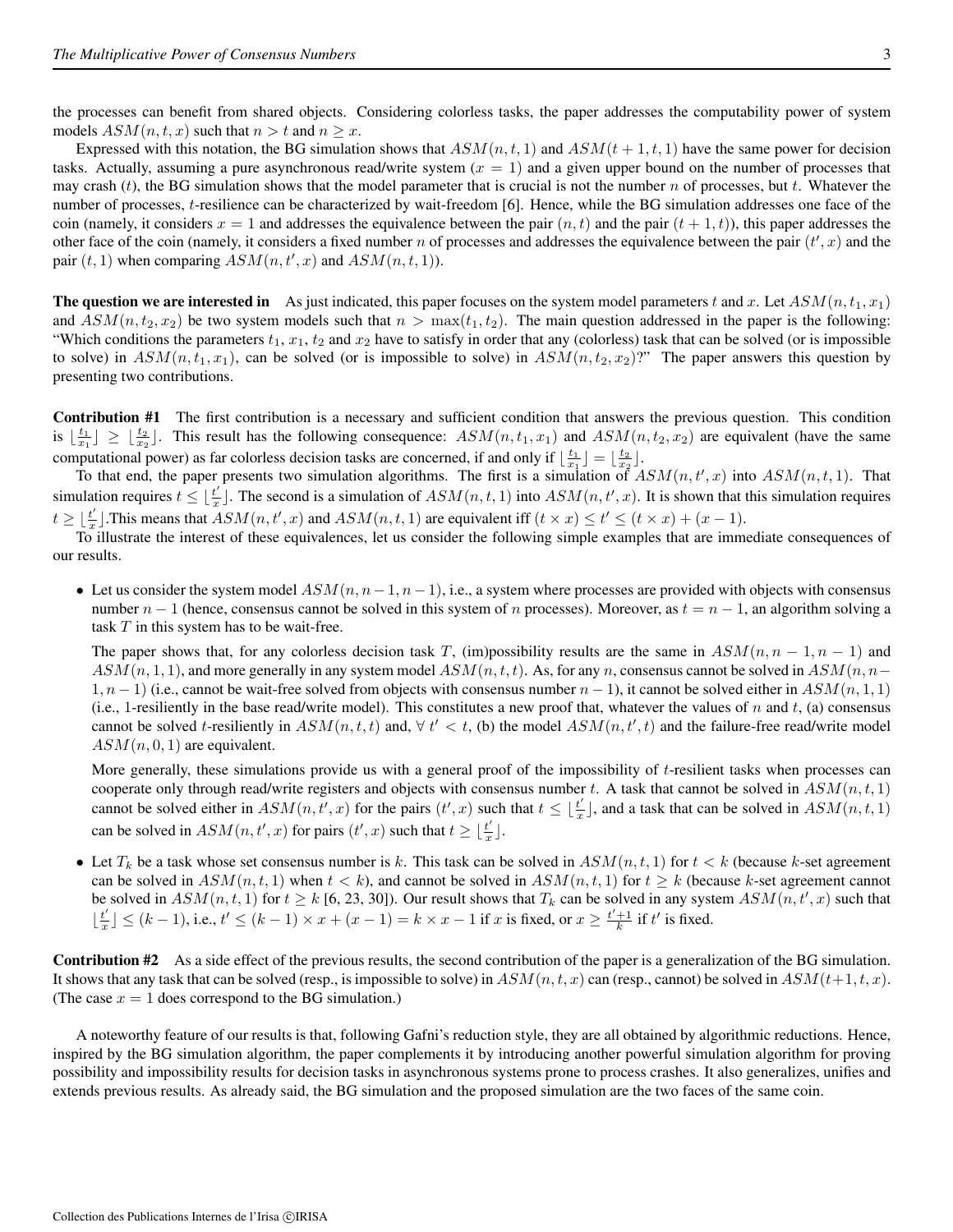### 1.3 Related works

The main works related to our work have been cited previously (namely, BG simulation [6], consensus number [21], and set consensus number [18]). Here we shortly describe a few additional results, related to distributed computability or efficiency, that have addressed issues that are in the same spirit as ours.

**Results related to the dividing power of asynchrony** Let  $A$  be an n-process algorithm designed for a round-based synchronous message-passing system prone to  $t$  process crashes. How many rounds of  $A$  is it possible to simulate in an asynchronous messagepassing system (of *n* processes) prone to t' process crashes? It has been shown by Gafni that the first  $\lfloor \frac{t}{t'} \rfloor$  rounds of *A* can be simulated [16]. This result exhibits a dividing power of asynchrony with respect to synchrony.

Using underlying base  $(m, \ell)$ -set agreement objects An  $(m, \ell)$ -set agreement object is an object that solves the  $\ell$ -set agreement in a set of m processes. Given such objects, an interesting question concerns the wait-free implementation of an  $(n, k)$ -set agreement object from (wait-free)  $(m, \ell)$ -set agreement objects, namely, which condition the values n, k, m, and  $\ell$  have to satisfy for such an implementation to be possible in an asynchronous shared memory system. This question has first been posed by Borowsky and Gafni who have established a k-set agreement hierarchy [7] and showed that an  $(n, k)$ -set agreement object cannot be implemented from  $(m, \ell)$ -set agreement objects when  $\frac{n}{k} > \frac{m}{\ell}$ . To that end, the authors present a simulation where the simulated processes access  $(m, \ell)$ set agreement objects, while the simulators access only snapshot objects. This simulation, that (as ours) is based on the BG simulation algorithm, has then been generalized in [13].

On the asynchronous decidability point of view, using topology-based arguments, Herlihy and Rajsbaum [22] have shown that it is possible to solve the k-set agreement problem when  $k \geq \ell \lfloor \frac{t+1}{m} \rfloor + \min \left( \ell, (t+1) \mod m \right)$ , and it is impossible to solve k'-set agreement for  $k' < k$ . On the efficiency point of view, Mostéfaoui, Raynal and Travers have shown [28] that, in synchronous message-passing systems enriched with  $(m,\ell)$ -set agreement objects, the k-set agreement problem can be optimally solved in  $\lfloor t/(m\lfloor\frac{k}{\ell}\rfloor+(k\mod\ell))\rfloor+1$ rounds.

Boosting the computability power with failure detectors Given the system model  $ASM(n, n-1, x)$ , an important question is the following: which is the weakest failure detector [11, 14] this system model has to be enriched with in order an object with consensus number  $x + 1$  can be built, i.e., in order to build  $ASM(n, n - 1, x + 1)$ ? This is called a *boosting* problem. Guerraoui and Kuznetsov have shown that  $\Omega_x$  is the weakest failure detector class for such a boosting [20].

 $\Omega_x$  outputs, at each process, a set of x processes such that eventually the same set is output at all correct processes and this set contains at least one correct process [29].  $\Omega_x$  captures the exact information on failures that, when added to  $ASM(n, n - 1, x)$ , is sufficient to build an object with consensus number  $x + 1$ . This result generalizes in a precise sense the result of the weakest failure detector class to solve consensus in asynchronous systems ( $\Omega_1$  is  $\Omega$  as defined in [11]).

#### 1.4 Roadmap

The paper is made up of 6 sections. Section 2 introduces base definitions. Then, the two main simulations are presented. Section 3 presents a simulation of  $ASM(n, t', x)$  into  $ASM(n, t, 1)$  and shows that it requires  $t \leq \lfloor \frac{t'}{x} \rfloor$  $\left[\frac{t'}{x}\right]$ . That simulation is an extension of the BG simulation that allows the simulated processes not only to write and snapshot a shared memory, but also to access objects with consensus number x. Then, Section 4 presents a simulation of  $ASM(n, t, 1)$  into  $ASM(n, t', x)$  and shows that it requires  $t \geq \lfloor \frac{t'}{x} \rfloor$  $\frac{t'}{x}$ . This simulation is inspired by, but different from the BG simulation. Considering the system model parameter n, Section 5 generalizes the previous results. After having shown that  $ASM(n, t', x)$  and  $ASM(t + 1, t, 1)$  have the same computational power if  $t = \lfloor \frac{t'}{t} \rfloor$  $\frac{t'}{x}$ , it generalizes this result by showing that  $ASM(n_1, t_1, x_1)$  and  $ASM(n_2, t_2, x_2)$  have the same power if  $\lfloor \frac{t_1}{x_1} \rfloor = \lfloor \frac{t_2}{x_2} \rfloor$ . This section also discusses the multiplicative power of consensus numbers (with respect to the maximal number of process crashes). Finally, Section 6 concludes the paper.

## 2 Base definitions

### 2.1 Decision tasks

The problems that interest us here are called *decision tasks* [2, 8, 17, 23, 24]. In every run, each process proposes a value and the proposed values define an input vector I where  $I[j]$  is the value proposed by  $p_j$ . Let T denote the set of allowed input vectors. Each process has to decide a value. The decided values define an output vector O, such that  $O[j]$  is the value decided by  $p_j$  ( $O[j]$  is locally kept by  $p_i$  in  $output_i$ ). Let  $\mathcal O$  be the set of the output vectors.

A decision task is a total binary relation  $\Delta$  from  $\mathcal I$  into  $\mathcal O$ . A task is *colorless* if, when a value v is proposed by a process  $p_j$  (i.e.,  $I[j] = v$ ), then the very same value v can be proposed by any other process and, when a value v' is decided by a process  $p_j$  (i.e.,  $O[j] = v'$ ), then the very same value  $v'$  can be decided by any other process (k-set agreement is a colorless task). Hence,  $O$  contains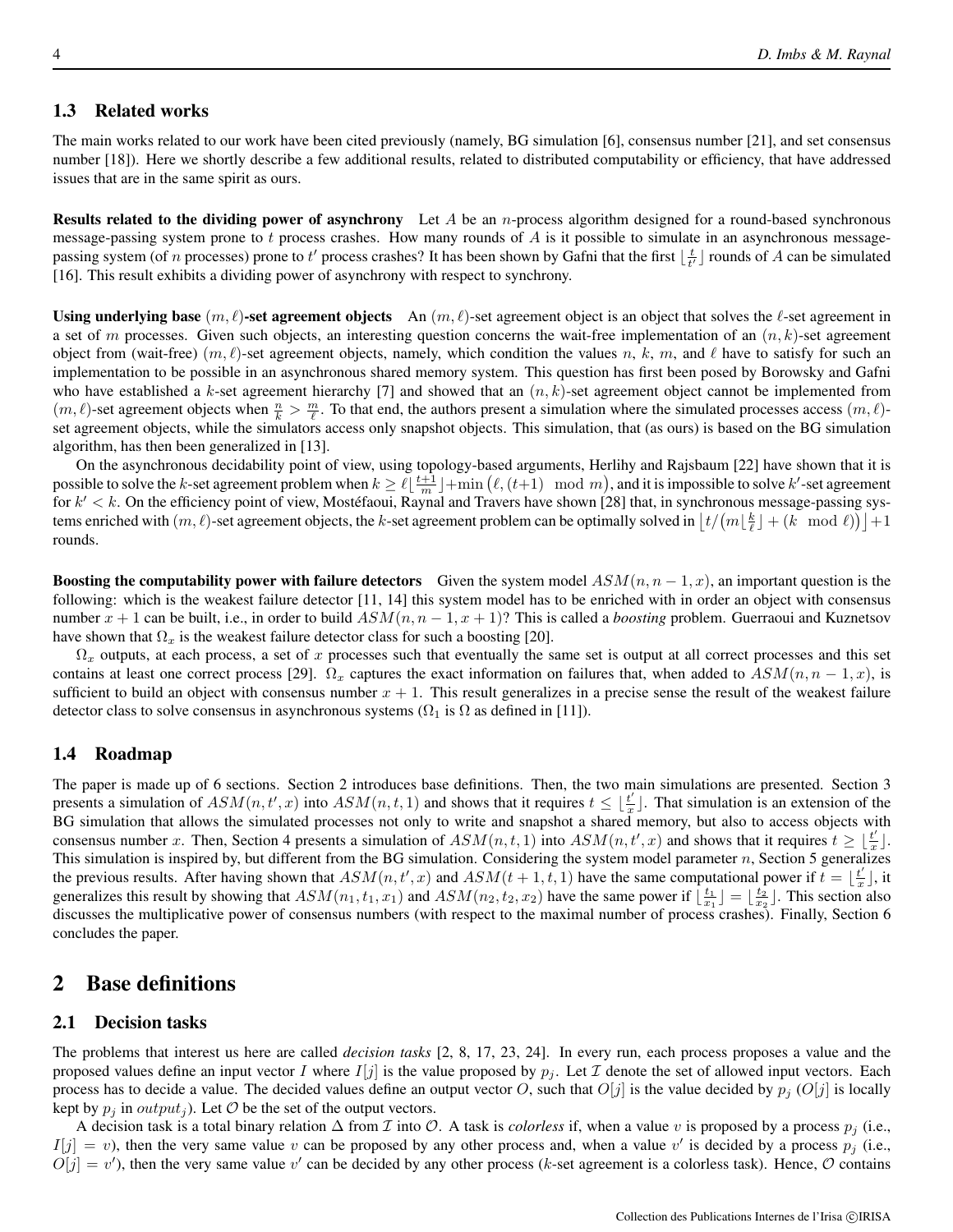vectors whose all values are equal. Consensus, and more generally k-set agreement, are colorless tasks. Otherwise the task is *colored*. Renaming [3, 23] is a colored task.

### 2.2 Algorithm solving a task

An algorithm solves a task in a t-resilient environment if, given any  $I \in \mathcal{I}$ , each correct process  $p_i$  decides (i.e., writes a value v in *output<sub>j</sub>*) and there is an output vector O such that  $(I, O) \in \Delta$  where O is defined as follows. If  $p_j$  decides v, then  $\mathcal{O}[j] = v$ . If  $p_j$  does not decide,  $O[j]$  is set to any value v' that preserves the relation  $(I, O) \in \Delta$ .

A task is solvable in a t-resilient environment if there is an algorithm that solves it in that environment. As an example, consensus is not solvable in the 1-resilient environment [15, 26, 27]. Differently, renaming with 2n−1 names is solvable in the wait-free environment [3, 5, 23].

### **2.3** System model:  $ASM(n, t, x)$

The asynchronous shared memory model  $ASM(n, t, x)$  ( $1 \leq t < n$ ) has been briefly presented in the introduction. This section describes it more precisely. (A formal definition of a system model can be found in [8].)

Asynchronous processes and fault model As already indicated, we are interested in distributed algorithms the aim of which is to solve a task in a system made up of n asynchronous sequential processes denoted  $p_1, ..., p_n$ . A process executes a sequence of atomic steps (as defined by its algorithm).

A process can crash in a run. A process executes correctly the steps defined by its algorithm until it crashes (if it ever does). After if has crashed, a process executes no more steps. If it does not crash, a process executes an infinite number of steps.

It is assumed that an arbitrary subset (not known in advance) of up to  $t < n$  processes can crash (the crash of one process being independent from the crash of other processes). A process that does not crash in a run is said to be *correct* in that run, otherwise it is *faulty*. This failure model is called the t*-resilient environment*, and an algorithm designed for such an environment is said to be t*-resilient*. The extreme case t = n−1 is called *wait-free environment*, and the corresponding algorithms are called *wait-free algorithms*.

**Communication model** The processes communicate by accessing a shared read/write memory, and (if  $x > 1$ ) objects whose consensus number is  $x$ .

- The shared read/write memory is a snapshot object [1] denoted mem[1..n], that has one entry mem[j] per process  $p_i$ . The process  $p_i$  is the only one that can write mem[j]. It does it by invoking mem[j].write(v) where v is the new value of mem[j]. Initially, all entries of mem contains the default value ⊥. Any process  $p_i$  can atomically read the array mem[1..n] by invoking  $mem.\mathsf{snapshot}()$ . Let us remember that such a snapshot object can be wait-free implemented on top of atomic read/write registers [1, 4].
- If  $x > 1$ , the processes can access as many consensus objects with consensus number x as they want, but a given object cannot be accessed by more than x (statically defined) processes. Using an array-like notation, such an object is denoted  $x_{cons}[a]$ . A process  $p_i$ , allowed to access  $x\_cons[a]$ , accesses it by invoking  $x\_cons[a]$ .x\_cons\_propose $(v)$  where  $v$  is the value it proposes to that consensus object. If  $p_i$  is correct, that invocation returns it the value decided from  $x\text{-}cons[a]$ .

#### 2.4 Simulated processes vs simulator processes

Aim Let A be an algorithm that solves a decision task in the  $ASM(n, t, x)$  model as described previously (hence, A is t-resilient). The aim is to design an algorithm A' that simulates A in  $ASM(n, t', x')$  (hence, A is t'-resilient). The reader is referred to [8] for a formal definition of a simulation of a system model into another system model.

**Notation** A simulated process (that executes in a "source" system model  $ASM(n, t, x)$ ) is denoted  $p_j$  with  $1 \leq j \leq n$ , and the subscript  $j$  is always used to refer to a simulated process. Similarly, a simulator process (that executes in a "target" system model  $ASM(n, t', x')$  is denoted  $q_i$  with  $1 \leq i \leq n$ , and the subscript i is always used to refer to a simulator.

As far as the objects accessed by the simulators are concerned, the following convention is adopted. The objects denoted with upper case letters are the objects shared by the simulators. Conversely, an object denoted with lower case letters is local to a simulator (in that case, the associated subscript denotes the corresponding simulator).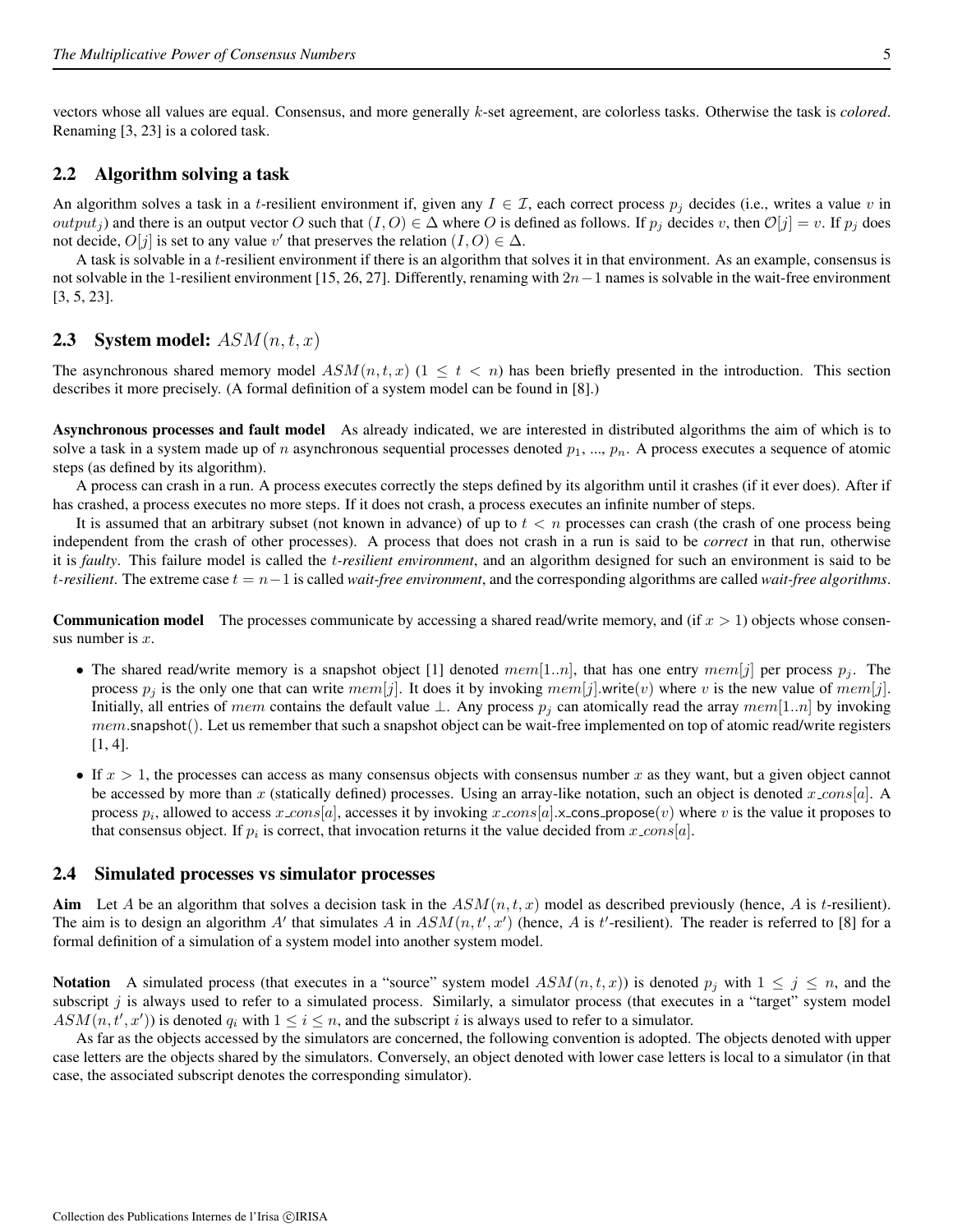**What a simulator does** Each simulator  $q_i$  is given the code of every simulated process  $p_1, \ldots, p_n$ . It manages *n* threads, each one associated with a simulated process, and locally executes these threads in a fair way. It also manages a local copy  $mem_i$  of the snapshot memory mem shared by the simulated processes, and a local copy  $x\text{-}cons[a]_i$  of each consensus number x object shared by these processes.

The code of a simulated process  $p_j$  contains invocations of  $mem[j]$ .write(), of mem.snapshot(), and of x cons[a].x cons propose() (if  $p_j$  is one of the x processes that access  $x \text{ } \text{cons}[a]$ ). These are the only operations used by the processes  $p_1, \ldots, p_n$  to cooperate. So, the core of the simulation is the design of algorithms that describe how a simulator  $q_i$  simulates these operations (within  $ASM(n, t', x')$ ) when invoked by a simulated process  $p_j$  (within  $ASM(n, t, x)$ ). These simulation algorithms are denoted sim write<sub>i,j</sub>(), sim snapshot<sub>i,j</sub>() and sim x cons propose<sub>i,j</sub>().

# 3 Simulating  $ASM(n, t', x)$  in  $ASM(n, t, 1)$

Let A be an algorithm that is assumed to solve a task T in  $ASM(n, t', x)$ . This means that A is a t'-resilient algorithm that can use objects with consensus number x. This section presents an algorithm that, given A as input, produces a (t-resilient) algorithm  $A'$  that solves T in  $ASM(n, t, 1)$ . Assuming  $\max(t, t') < n$ , this simulation requires  $t \leq \lfloor \frac{t'}{n} \rfloor$  $\frac{t'}{x}$ .

The BG simulation provides us with appropriate implementations of  $mem[j]$ .write() and  $mem$ .snapshot() when we want to simulate, into  $ASM(t + 1, t, 1)$ , a colorless decision task designed for  $ASM(n, t, 1)$ . As we are about to see, the proposed algorithm that simulates, into  $ASM(n, t, 1)$ , an algorithm A designed for  $ASM(n, t', x)$ , is actually a simple extension of the BG simulation. It borrows the operations  $mem[j]$ .write() and  $mem$ .snapshot() from the BG simulation, and provides an additional implementation for the x\_cons\_propose() operation on a consensus number  $x$  object.

Remark The simulations presented in [7] and [13] allow the simulated processes to access objects stronger than atomic read/write registers, namely,  $(m, \ell)$ -set consensus objects, while the simulators are restricted to access snapshot objects only. To that end, these simulations direct the simulators to agree twice. The simulators have first to agree on at most  $\ell$  values (to that end they use a new  $(\ell - 1)$ -resilient object built on top of snapshot objects). They have then to agree in order that each simulated process obtains the same value whatever the simulator.

These simulations could be customized in order to simulate  $ASM(n, t', x)$  in  $ASM(n, t, 1)$ . The simulation that follows is simpler. In order to simulate a consensus object, it only needs a single safe agreement type object (that is the same type as the one used in the original BG simulation, see below).

### 3.1 The safe\_agreement object type

**The** safe agreement type This object type (defined in [6, 8]) is at the core of the BG simulation. It provides each simulator  $q_i$  with two operations, denoted sa propose(v) and sa decide(), that  $q_i$  can invoke at most once, and in that order. The operation sa propose(v) allows  $q_i$  to propose a value  $v$  while sa\_decide() allows it to decide a value. The properties satisfied by an object of the type safe\_agreement are the following.

- Termination. If no simulator crashes while executing  $sa\_propose()$ , then any correct simulator that invokes  $sa\_decide()$  returns from that invocation.
- Agreement. At most one value is decided.
- Validity. A decided value is a proposed value.

```
init: for each x: 1 \le x \le n do SM[x] \leftarrow (\perp, 0) end for.
\mathbf{operation} sa_propose_i(v):
(01) SM[i] \leftarrow (v, 1);(02) sm_i \leftarrow SM.\text{snapshot});
(03) if (\exists x : sm_i[x].level = 2) then SM[i] \leftarrow (v, 0) else SM[i] \leftarrow (v, 2) end if.
operation sa_decide_i():
(04) repeat sm_i \leftarrow \tilde{S}M.snapshot() until (\forall x : sm_i[x].level \neq 1) end repeat;
(05) let x = min({k | sm<sub>i</sub>[k].level = 2); res \leftarrow sm<sub>i</sub>[x].value;(06) return(res).
```
Figure 1: An implementation of the safe-agreement type [8] (code for simulator  $q_i$ )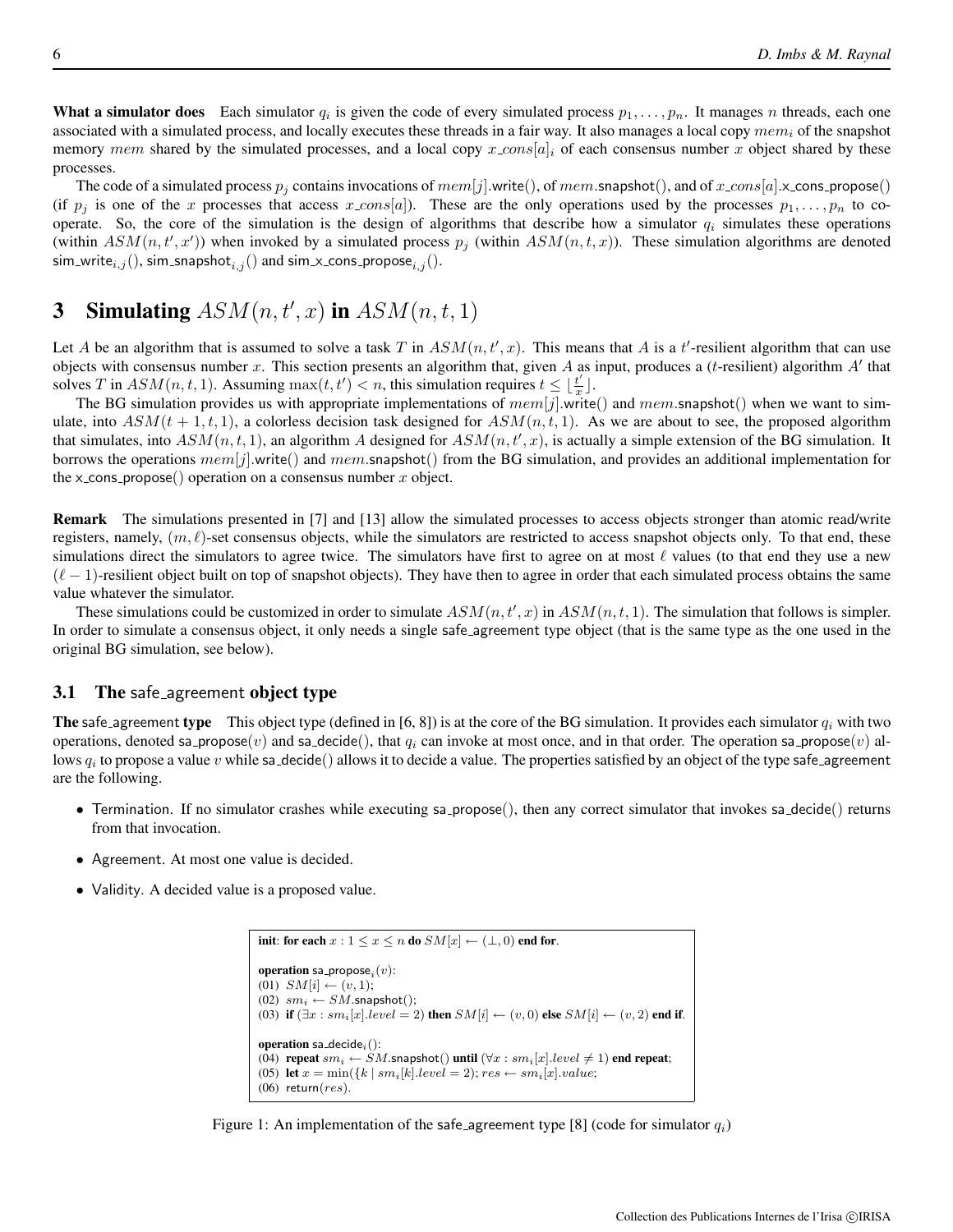An implementation The implementation of the safe<sub>-agreement type described in Figure 1</sub> is from [8]. This construction is based on a snapshot object SM (with one entry per simulator  $q_i$ ). Each entry SM[i] of the snapshot object has two fields: SM[i].value that contains a value and  $SM[i].level$  that stores its level. The level 0 means the corresponding value is meaningless, 1 means it is unstable, while 2 means it is stable.

When a simulator  $q_i$  invokes sa\_propose<sub>i</sub> $(v)$ , it first writes the pair  $(v, 1)$  in  $SM[i]$  (line 01), and then reads the snapshot object  $SM$ (line 02). Then (line 03), if there is a stable value in  $SM$ ,  $p_i$  "cancels" the value it proposes (its state becomes "meaningless"), otherwise it makes it stable (its state becomes "stable").

A simulator  $q_i$  invokes sa decide() after it has invoked sa propose(). Its aim is to return the same stable value to all the simulators that invoke this operation (line 06). To that end,  $q_i$  repeatedly computes a snapshot of SM until it sees no unstable value in SM (line 04). Let us observe that, as a simulator  $q_i$  invokes sa\_decide() after it has invoked sa\_propose(v), there is at least one stable value in SM when it executes line 05. Finally, in order that the same stable value be returned to all,  $q_i$  returns the stable value proposed by the simulator with the smallest id (line 05). A formal proof showing that this algorithm implements the safe\_agreement type can be found in [8].

### **3.2** Simulating  $mem[j]$ .write() and  $mem$ .snapshot()

The simulation by a simulator  $q_i$  of these operations issued by a simulated process  $p_i$  is the same as in the BG simulation. They are described here (using our notation) to make the paper self-contained.

#### 3.2.1 The shared memory  $MEM[1..n]$

The snapshot memory mem shared by the simulated processes  $p_1, \ldots, p_n$  is emulated using a snapshot object MEM [1..n] shared by the simulators  $q_1, \ldots, q_n$ . More specifically,  $MEM[i]$  is an atomic register that contains an array with one entry per simulated process  $p_j$ . Each  $MEM[i][j]$  is made up of two fields: a field  $MEM[i][j].value$  that contains the last value of  $mem[j]$  written by  $p_j$ , and a field  $MEM[i][j].sn$  that contains the associated sequence number. (This sequence number, introduced by the simulation, is a control data that will be used to produce a consistent simulation of the mem.snapshot() operations issued by the simulated processes  $p_i$ ).

#### **3.2.2** The sim\_write<sub>i,j</sub>() operation

The algorithm, denoted sim write $i,j(v)$ , executed by  $q_i$  to simulate the write by  $p_j$  of the value v into  $mem[j]$  is described in Figure 2 [8]. Its code is pretty simple. The simulator  $q_i$  first increases a local sequence number  $w\_sn_i[j]$  that is associated with the value v written by  $p_j$  into  $mem[j]$ . Then,  $q_i$  writes the pair  $(v, w\_sn_i[j])$  into  $mem_i[j]$  (where  $mem_i$  is its local copy of the memory shared by the simulated processes) and finally writes atomically its local copy  $mem_i$  into  $MEM[i]$ .

| <b>operation</b> sim_write <sub>i.j</sub> (v): |
|------------------------------------------------|
| (01) $w\_sn_i[j] \leftarrow w\_sn_i[j] + 1;$   |
| (02) $mem_i[j] \leftarrow (v, w\_sn_i[j])$ ;   |
| (03) $MEM[i] \leftarrow mem_i$ .               |

Figure 2: sim\_write $i,j(v)$  executed by  $q_i$  to simulate  $mem[j]$  write $(v)$  issued by  $p_j$  (from [8])

#### **3.2.3** The sim\_snapshot $_{i,j}$  () operation

This operation is implemented by the algorithm described in Figure 3 [8].

**Additional local and shared objects** For each process  $p_j$ , a simulator  $q_i$  manages a local sequence number generator  $snap\_sn_i[j]$ used to associate a sequence number with each mem.snapshot() it simulates on behalf of  $p_i$  (line 04).

In addition to the snapshot object  $MEM[1..n]$ , the simulators  $q_1, \ldots, q_n$  also cooperate through an array  $SAFE \_\_1([1..n, 0.. + \infty))$ of safe agreement type objects.

Underlying principle of the BG simulation [6, 8]: obtaining a consistent value In order to agree on the very same output of the snapsn-th invocation of mem.snapshot() that is issued by  $p_j$ , the simulators  $q_1, \ldots, q_n$  use the object  $SAFE \_\_G[j]$ , snapsn].

Each simulator  $q_i$  proposes a value (denoted input<sub>i</sub>) to that object (line 05) and, due to its agreement property, that object will deliver them the same output at line 06. In order to ensure the consistent progress of the simulation, the input value  $input_i$  proposed by the simulator  $q_i$  to  $SAFE \, AG[j, snapsn]$  is defined as follows.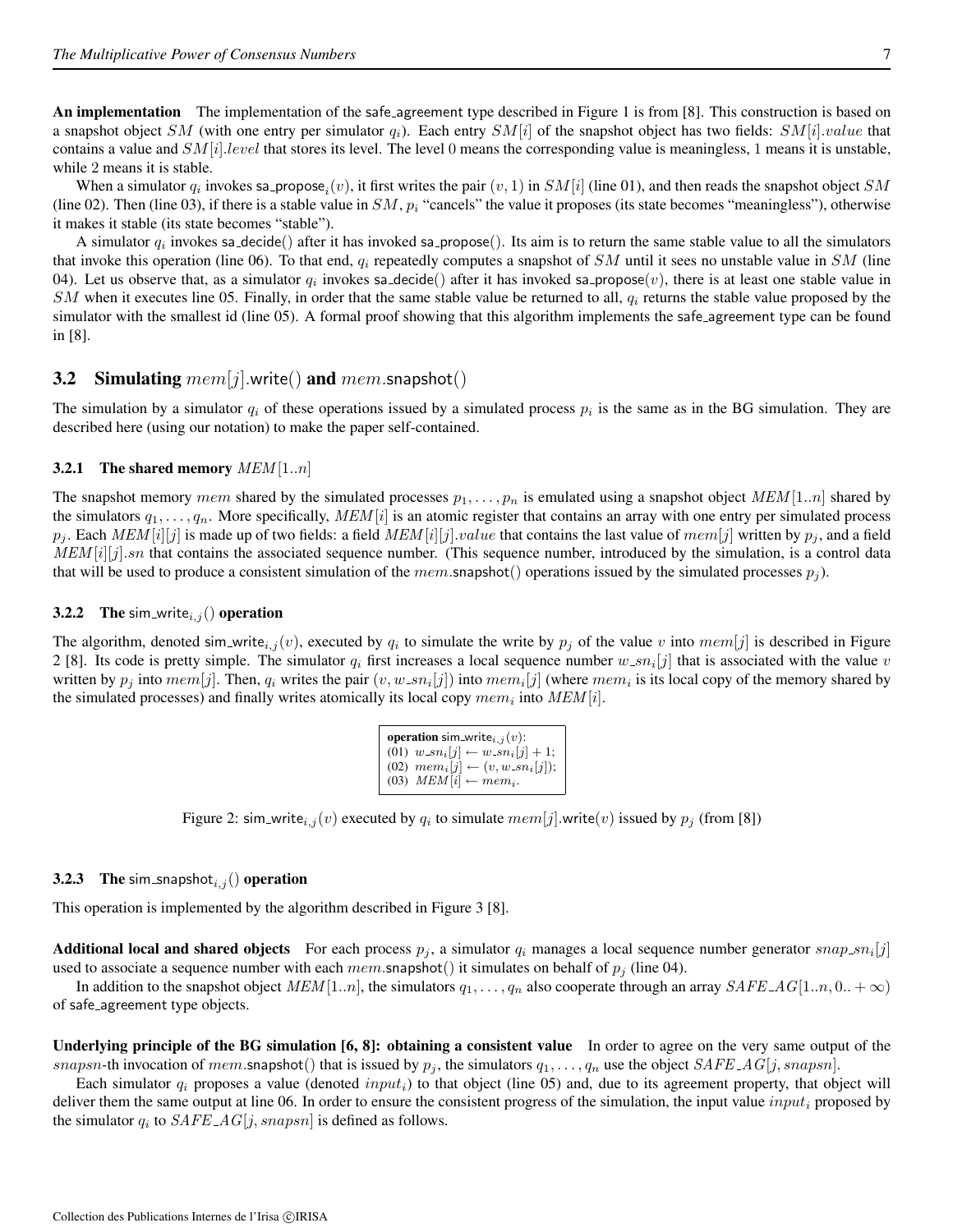• First,  $q_i$  issues a snapshot of MEM in order to obtain a consistent view of the simulation state. The value of this snapshot is kept in  $sm_i$  (line 01).

Let us observe that  $sm_i[x][y]$  is such that (1)  $sm_i[x][y]$ . *sn* is the number of writes issues by  $p_y$  into mem[y] that have been simulated up to now by  $q_x$ , and (2)  $sm_i[x][y].value$  is the value of the last write into  $mem[y]$  as simulated by  $q_x$  on behalf of  $p_y$ .

• Then, for each  $p_y$ ,  $q_i$  computes  $input_i[y]$ . To that end, it extracts from  $sm_i[1..n][y]$  the value written by the more advanced simulator  $q_s$  as far as the simulation of  $p_y$  is concerned. This is expressed in lines 02-03.

> **operation** sim\_snapshot $_{i,j}$ (): (01)  $sm_i \leftarrow MEM.\text{snapshot}$ ): (02) for each  $y: 1 \leq y \leq n$ : do  $input_i[y] = sm_i[s][y].value$ (03) where  $\forall x : 1 \leq x \leq n : sm_i[s][y].sn \geq sm_i[x][y].sn$  end for; (04)  $snap\_sn_i[j] \leftarrow snap\_sn_i[j] + 1;$  let  $snapsn = snap\_sn_i[j];$ (05)  $% (0,0)$  enter\_mutex $1;\mathit{SAFE}\_\mathit{AG}[j,snapsn].$ sa\_propose $_i (input_i);$  exit\_mutex $1;$ (06)  $res \leftarrow SAFE \, \mathcal{A} G[j, snapsn]$ .sa\_decide<sub>i</sub>()  $(07)$  return $(res)$ .

Figure 3: sim\_snapshot<sub>i,j</sub>() executed by  $q_i$  to simulate  $mem$ .snapshot() issued by  $p_j$  (from [8])

Once, input<sub>i</sub> has been computed,  $q_i$  proposes it to  $SAFE \_\text{A} G[j, snapsn]$  (line 05), and then returns the value decided by that object (lines 06-07).

The previous description shows an important feature of the BG simulation. A value  $input_i[y] = sm_i[s][y].value$  proposed by a simulator  $q_i$  can be such that  $sm_i[s][y].sn > sm_i[i][y].sn$ , i.e., the simulator  $q_s$  is more advanced than  $q_i$  as far as the simulation of  $p_y$  is concerned. This causes no problem, as when  $q_i$  will simulate mem.snapshot() operations for  $p_y$  (if any) that are between the  $(sm_i[i][y].sn)$ -th and the  $(sm_i[s][y].sn)$ -th write operations of  $p_y$ , it will obtain a value that has already been computed and is currently kept in the corresponding  $SAFE \_\_A G[y, -]$  object.

**Underlying principle of the BG simulation [6, 8]: a key issue** Each simulator  $q_i$  simulates the n processes  $p_1, \ldots, p_n$  "in parallel" and in a fair way. But any simulator  $q_i$  can crash. The crash of  $q_i$  while it is engaged in the simulation of mem.snapshot() on behalf of several processes  $p_j$ ,  $p_{j'}$ , etc., can entail their definitive blocking, i.e., their crash. This is because each  $SAFE \_\_G[j, -]$  object guarantees that its  $SAFE_A G[j, -]$ .decide() invocations do terminate only if no simulator crashes while executing  $SAFE_A G[j, -]$ .propose() (line 05 of Figure 3).

The simple (and bright) idea of the BG simulation to solve this problem consists in allowing a simulator to be engaged in only one  $SAFE\_\text{AG}[-,-]$ .propose() invocation at a time. Hence, if  $q_i$  crashes while executing  $SAFE\_\text{AG}[j,-]$ .propose(), it can entail the crash of  $p_i$  only. This is obtained by using an additional mutual exclusion object offering the operations enter mutex1 and exit mutex1. (Let us notice that such a mutex object is purely local to each simulator: it solves conflicts among the simulating threads inside each simulator, and has nothing to do with the memory shared by the simulators).

### **3.3** Simulating  $x\_{cons}[a]$ .x\_cons\_propose()

As indicated, the simulated processes  $p_i$  cooperate by writing and snapshoting a shared memory mem and accessing objects with consensus number x. Let  $x \text{-}cons[a]$  be such an object. Let us remember that such an object is a one-shot object (a process invokes x cons[a].x cons propose(v) at most once).

The implementation by a simulator  $q_i$  of an invocation  $x\text{-}cons[a] \times \text{-}cons\text{-}propose(v)$  (issued by one of the  $x$  processes  $p_j$  that can access  $x\text{-}cons[a]$ ) is described in Figure 4. The value decided from  $x\text{-}cons[a]$  is computed by the simulators with the help of a safe\_agreement object denoted  $XSAFE\_AG[a].$  It is then saved by a simulator  $q_i$  in a local variable denoted  $xres_i[a]$  (the initial value of which is  $\perp$ ).

More precisely, if that value is already known by  $q_i$  when it invokes x cons[a].x cons propose(v) on behalf of  $p_i$  (this occurs when  $q_i$  has already invoked x\_cons[a].x\_cons\_propose() on behalf of another process  $p_{j'}$ ),  $q_i$  returns it. Otherwise,  $q_i$  proposes v to the safe agreement object  $XSAFE \text{A}G[a]$ , and then returns the value decided from that object. Moreover, as  $XSAFE \text{A}G[a]$  is a one-shot object, a simulator  $q_i$  has to invoke at most once  $XSAFE \_\text{A}G[a]$ .sa propose $_i()$  and  $XSAFE \_\text{A}G[a]$ .sa decide $_i()$  (in that order). In order to prevent  $q_i$  from invoking these operations more than once, the access to the local variable  $xres_i[a]$  is protected by a mutual exclusion mechanism (local to  $q_i$  and implemented by enter-mutex2 and exit-mutex2).

If the simulator  $q_i$  crashes while executing XSAFE  $AG[a]$  sa propose(v), it can block forever the simulation of the x processes that access the simulated object  $x \text{--}cons[a]$ . On another side, the mutual exclusion (local to  $q_i$ ) realized by enter-mutex2 and exit-mutex2 guarantees that a simulator can simulate at most one invocation  $x \text{ .cons}$ .  $\text{ .cons}$ . propose() at a time. It follows that, as far as the simulation of x\_cons\_propose() are concerned, if  $\tau$  simulators crash, they can entail the crash of  $\tau \times x$  simulated processes.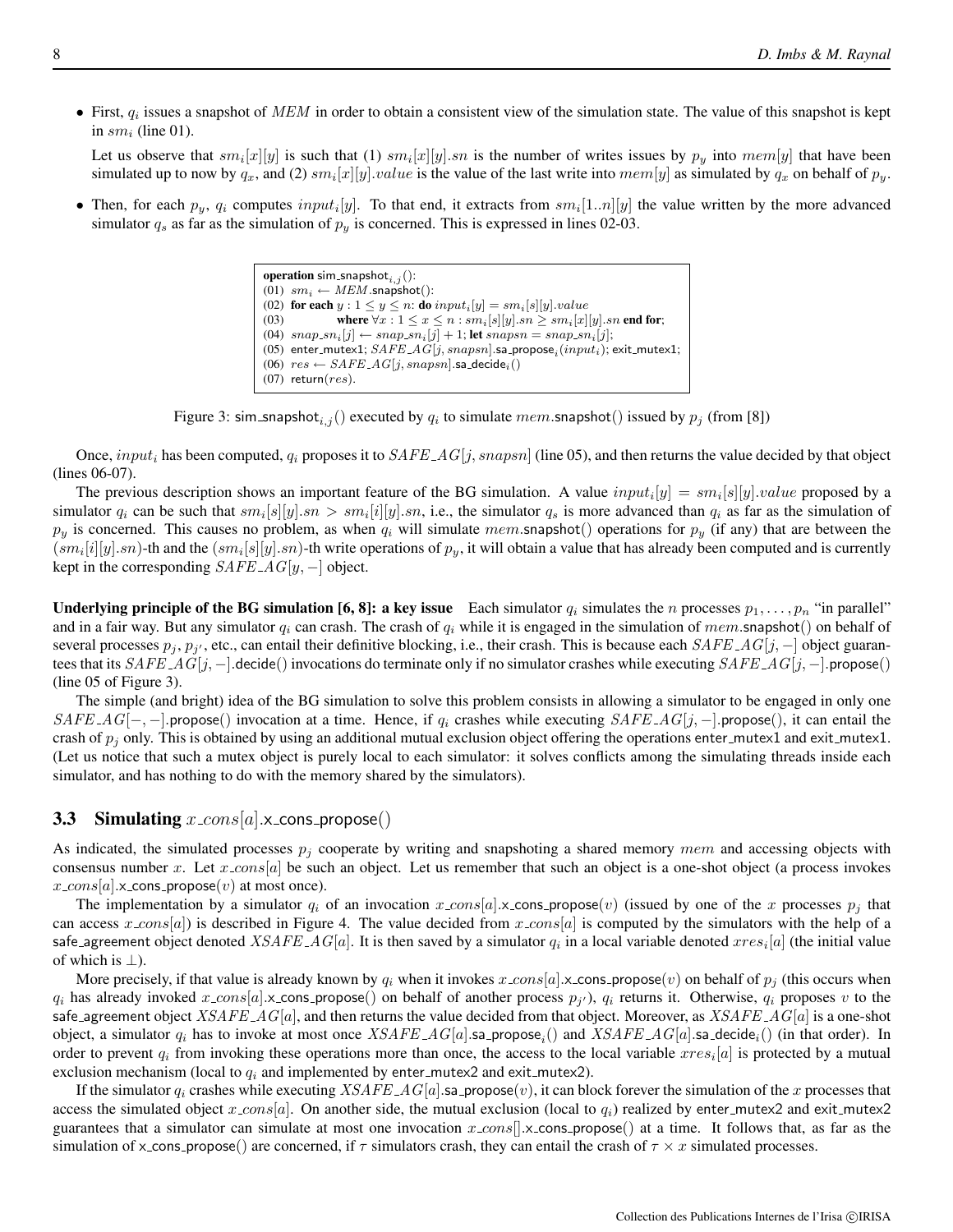```
operation sim\mathbf{x} cons propose_{i,j}^a(v):
(01) enter_mutex2:
(02) \textbf{if } (xres_i[a] = \bot) \textbf{ then } enter_mutex1; \textit{XSAFE\_AG}[a].sa_propose_i(v); exit_mutex1;(03) xres_i[a] \leftarrow XSAFE \, \mathcal{A}G[a] \, \text{sa\_decide}_i()(04) end if;
(05) exit mutex2;
(06) return(xres<sub>i</sub>[a]).
```
Figure 4: sim x cons propose $_{i,j}^a()$  executed by  $q_i$  to simulate  $x \text{-}cons[a]$  x cons propose $()$  issued by  $p_j$ 

On another side, the crash of  $q_i$  while it has concurrently issued  $XSAFE \_\_A G[a]$ .sa propose<sub>i</sub>() (on behalf of a simulated process  $p_j$ ) and  $SAFE \_\_G[j',snapsn]$ .sa  $\text{propose}_i()$  (on behalf of a simulated process  $p_{j'}$ ) could entail the crash of  $x+1$  processes. In order to prevent this from occurring, a simulator  $q_i$  is allowed to invoke at most one sa<sub>-</sub>propose<sub>i</sub>() at a time. This is realized by calling again enter\_mutex1 and exit\_mutex1 before and after  $XSAFE \_\_A G[a]$ .sa\_propose<sub>i</sub>(), respectively. It follows that the crash of a simulator entails at most either the crash of a single simulated process (if  $q_i$  crashes during an invocation of  $SAFE \_\_G[j,snapsn]$ .sa\_propose $_i()$ ) or the crash of at most x processes (if  $q_i$  crashes during an invocation of  $XSAFE \_\_G[a]$ . Sa propose $_i()$ ). As up to t simulators may crash, that is why the simulation requires  $t \leq \lfloor \frac{t'}{t} \rfloor$  $\frac{t'}{x}$ . (It is important to see that enter\_mutex2 is invoked before checking the value of  $xres_i[a]$ . This is required in order that a simulator invokes at most once  $XSAFE \_AG[a]$ .sa propose, (), as demanded by the specification of the one-shot safe\_agreement object type.) $^{2}$ 

# **3.4** Simulating  $ASM(n, t', x)$  in  $ASM(n, t, 1)$ : correctness proof

What has to be proved: on the liveness side In order to always terminate, a  $t'$ -resilient algorithm requires that at most  $t'$  (simulated) processes crash. We show here that, when at most  $t \leq \lfloor \frac{t'}{t} \rfloor$  $x_{x}^{t'}$  simulators can crash (i.e.  $t' \geq t \times x$ ), any correct simulator  $q_i$  can execute, without being blocked forever on any of these codes, the code of at least  $(n - t')$  simulated processes  $p_j$  that access snapshot objects and objects with consensus number  $x$ .

What has to be proved: on the safety side On that side, we have the following.

- It has to be proved that a simulated process  $p_j$  that executes mem.snapshot() obtains the same value at each simulator  $q_i$ . Moreover, the snapshot values that are returned have to be consistent with the write operations  $mem[j']$  write() issued by the simulated processes  $p_{j'}$ .
- In addition to snapshot objects, the simulated processes  $p_i$  can access objects  $xcons[a]$  with consensus number x (operation x cons propose()). It has to be proved that, for every object  $xcons[a]$ , the x simulated processes that access it, obtain the same decided value.

#### **Lemma 1.** The crash of a simulator  $q_i$  can entail the permanent blocking of at most x simulated processes  $p_j$ .

**Proof** Let us observe that the crash of a simulator  $q_i$  can block the simulation of a simulated process  $p_i$  only when  $q_i$  accesses an underlying safe agreement type object. This can occur only when  $q_i$  executes a sim snapshot() operation (to simulate mem.snapshot() issued by  $p_i$ ), or a sim x cons propose() operation (to simulate an invocation of x cons propose() on an object  $xcons[a]$ ).

If  $q_i$  crashes while executing sim snapshot(), due to mutex mechanism (mutex1), it can definitely block only  $p_i$ . If  $q_i$  crashes while executing sim  $x$  cons propose(), due to mutex mechanism (mutex2), it can definitely block only the x processes that access  $x$ cons[a]. Moreover, as (due to mutex1)  $q_i$  is constrained to access at most one safe\_agreement type object, it follows that its crash can entail the definitive blocking of one or x simulated processes.  $\Box$   $L_{emm}$  1

Let us remember that the simulated processes  $p_1, \ldots, p_n$  solve a decision task. This means that, in  $ASM(n, t', x)$ , each  $p_j$  that does not crash does *decide* a value.

#### **Lemma 2.** Let  $t \leq \lfloor \frac{t'}{t} \rfloor$  $\frac{t'}{x}$ ]. Each correct simulator  $q_i$  computes the decision value of at least  $(n-t')$  simulated processes  $p_j$ .

**Proof** Because (a) at most t simulators may crash, (b) a simulator can block at most x simulated processes (Lemma 1), and (c)  $t' \ge t \times x$ , it follows that each simulator  $q_i$  can execute the code of at least  $n - t \times x \ge (n - t')$  simulated processes until they decide. Because the algorithm executed by the simulated processes  $p_1, \ldots, p_n$  is t'-resilient, these  $n - t \times x$  simulated processes eventually decide a value. Consequently, each simulator computes the decision values of at least  $(n - t')$  simulated processes.  $\square_{Lemma\ 2}$ 

 $^{2}$ It is possible to replace enter\_mutex2 and exit\_mutex2 by enter\_mutex1 and exit\_mutex1 in Figure 4, and suppress enter\_mutex1 and exit\_mutex1 at line 02. We have not done it, in order to associate a single meaning with each mutex mechanism.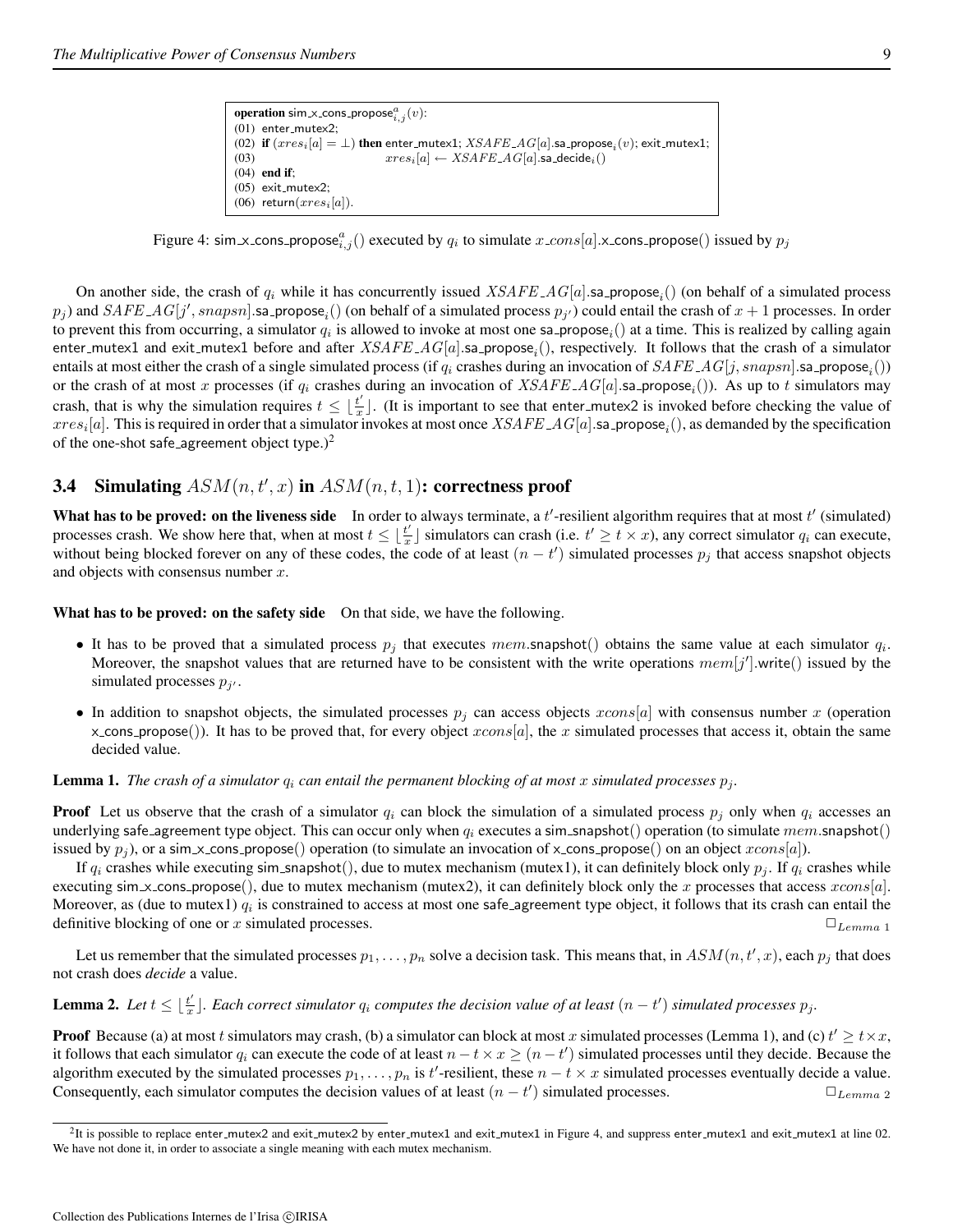**Lemma 3.** The simulators that return from the simulation of the k-th invocation of mem.snapshot() issued by a simulated process  $p_i$ , *obtain the same value for that simulated snapshot invocation.*

**Proof** The k-th invocation of mem.snapshot() issued by a simulated process  $p_j$ , is simulated by a corresponding sim\_snapshot() invocation issued by each simulator  $q_i$ . Due to the agreement property of the underlying safe\_agreement objects used to implement sim\_snapshot(), it follows that the same value is returned to any simulator (lines 05-06 of Figure 3).  $\square_{Lemma \,3}$ 

Lemma 4. *Let* xcons[a] *be a consensus number* x *object accessed by a set of* x *simulated processes. All the simulators that invoke the*  $\omega$  operation sim x cons propose ${}_{i,j}^a()$  *associated with the invocations of the operation*  $xcons[a]$ .x cons propose() *issued by the (allowed)* x *processes, obtain the same value.*

**Proof** The proof is similar to the one of the previous lemma. The underlying safe agreement object  $XSAFE \_\_A G[a]$ , used to implement  $xcons[a]$ , ensures that at most one value can be decided (lines 02-03 of Figure 4).

#### **Lemma 5.** *For every simulated process*  $p_j$ *, the simulators decide at most one value.*

**Proof** Let us observe that the mem.snapshot() operations, and (for any a) the xcons[a].x\_cons\_propose() operations are the only nondeterministic operations that a simulated process can issue. It follows from Lemma 3 and Lemma 4 that all simulators  $q_i$  obtain the same value when they invoke sim\_snapshot<sub>i,j</sub>( $\hat{j}$ ) or sim\_x\_cons\_propose $\hat{a}$ <sub>i,j</sub>() (that simulates mem.snapshot() and xcons[a].x\_cons\_propose() issued by p<sup>j</sup> ), which proves the lemma. ✷Lemma <sup>5</sup>

 ${\bf Lemma}$  6. The sequences of sim\_write $_{i,j}()$ , sim\_snapshot $_{i,j}()$  and sim\_x\_cons\_propose $_{i,j}^a()$  *issued by each simulator (in*  $ASM(n,t,1)$ *) on behalf of each simulated processes*  $p_i$  *define a correct execution of the simulated algorithm.* 

**Proof** Let us first observe that, due to Lemma 3 and Lemma 4, all the simulator  $q_i$  that are not blocked while simulating a process  $p_j$ , obtain the same value when  $p_i$  executes a non-deterministic statement issued by  $p_i$ . It follows that they all simulate  $p_i$  in the same way.

When a simulator  $q_i$  executes sim snapshot<sub>i,j</sub>() (i.e. when it simulates an invocation of the multi-shot operation mem.snapshot() issued by  $p_j$ ), it stores in its local variable  $input_i$  the values written by the simulators that have advanced the most for each simulated process (see Figure 2, and lines 02-03 of Figure 3). Let us remember that, due to Lemma 3, once it has been assigned a value, an safe agreement keeps that value forever. Thus, for each sim snapshot<sub>i,j</sub>(),  $q_i$  returns an *input* value computed either by itself or another simulator. Let us notice that, at the time at which this *input* value is determined, no simulator  $q_x$  has yet terminated its associated sim\_snapshot<sub>x,j</sub>() (if it was the case, the value decided from the corresponding safe\_agreement object would be the value *input* proposed by  $q_i$ ). Because each process  $p_j$  is simulated in a deterministic way, the *input* value returned contains the last value written by  $p_j$  as seen by  $q_i$ . This shows that the process order of each simulated process  $p_j$  is respected.

To ensure that the simulation is correct, it remains to show that the mem.write(), mem.snapshot(), and x cons[a].x cons propose() operations issued by every simulated process  $p_i$  can be linearized. To that end, the linearization points are defined as follows.

- The linearization point of a  $mem[j]$  write() issued by  $p_j$  is placed at line 03 of Figure 2 of the first simulator  $q_i$  that executes  $sim_$ write<sub>i.i</sub().
- The linearization point of mem.snapshot() issued by  $p_j$  is placed at line 01 of Figure 3 of the simulator  $q_i$  that imposes its  $input_i$ value to the corresponding safe agreement object.
- The linearization point of the one-shot operation  $x\text{-}cons[a]$ .  $x\text{-}cons$  propose() issued by  $p_j$  is placed at line 02 of Figure 4 of the simulator  $q_i$  whose invocation  $XSAFE\_AG[a].$ sa propose $_i()$  imposes its value to the corresponding safe\_agreement object  $XSAFE \_\_AG[a]$ .

Because the simulator  $q_i$  that imposes its  $input_i$  value for a sim\_snapshot() operation reads the most advanced values at the time of its snapshot (lines 02-03 of Figure 3), and because (due to Lemma 3) once a simulator finishes the execution of sim snapshot(), the value for this sim snapshot() is fixed forever, the linearization corresponds to a linearization of a correct execution of the simulated algorithm as far as the  $mem[j].write()$  and  $mem.\text{snapshot() operations are concerned. A similar reasoning shows that the linearization$ is also correct with respect to the  $x_{cons}[a]$ .  $x_{cons}$  propose() operations issued by the simulated processes  $p_j$ .

**Theorem 1.** Let  $t \leq \frac{t'}{t}$  $\frac{t'}{x}$ ]. The algorithms described in Figure 2, Figure 3, and Figure 4 are a correct simulation of  $ASM(n,t',x)$  into  $ASM(n, t, 1)$  (for any algorithm A solving a colorless decision task in  $ASM(n, t', x)$ ).

Proof The proof that the simulation is correct follows directly from Lemma 2 for its liveness, and Lemma 5 and Lemma 6 for its safety.  $\Box_{Theorem~1}$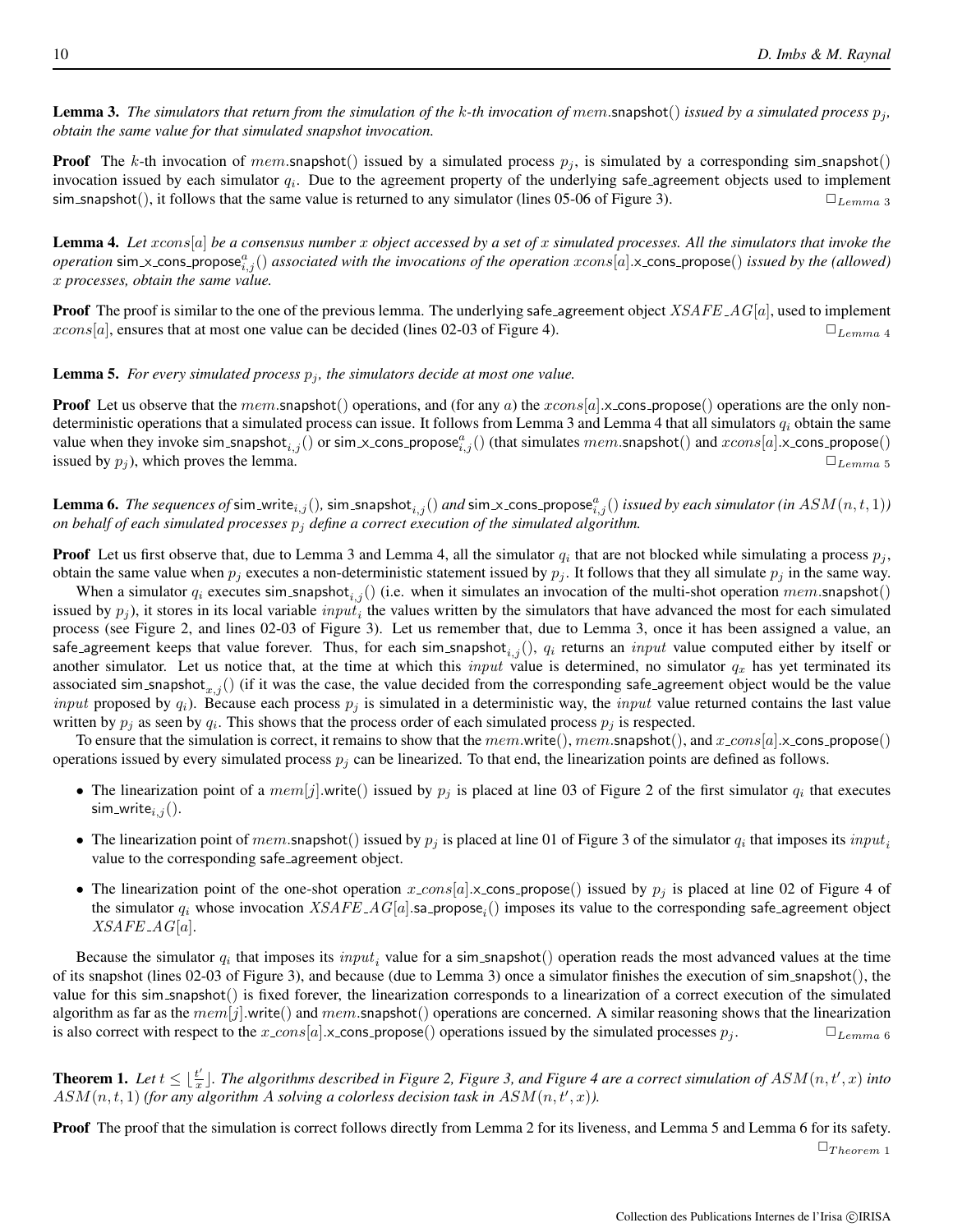# **4** Simulating  $ASM(n, t, 1)$  in  $ASM(n, t', x)$

#### 4.1 The objects shared by the simulators

Let A be an algorithm that solves a colorless decision task in  $ASM(n, t, 1)$ . This means that A is an n-process t-resilient algorithm and its processes  $p_1, ..., p_n$  cooperate by accessing a snapshot shared memory  $mem[1..n]$  with  $mem[j]$ .write() and  $mem$ .snapshot() operations.

Assuming  $t \geq \lfloor \frac{t'}{r} \rfloor$  $\frac{t'}{x}$ , this section describes a simulation of A in the system model  $ASM(n, t', x)$ , where a simulator  $q_i$  can additionally access objects with consensus number x. The simulators access a snapshot memory  $MEM[1..n]$  as in the previous simulation. The simulation of  $mem[j]$ .write() is exactly the same as the one described by the operation sim\_write<sub>i,j</sub>() defined in Figure 2.

The main issue is the design of the operation sim\_snapshot<sub>i,j</sub>() executed by  $q_i$  to simulate the invocation of mem.snapshot() by  $p_j$ . The difficulty comes from the fact that up to t' simulators are allowed to crash in  $ASM(n, t', x)$ , while only t simulated processes are allowed to crash in  $ASM(n, t, 1)$ , and t' can be greater than t.

### 4.2 The  $\times$  safe agreement object type

Type definition This object type is an extension of the safe agreement type described in Section 3.1. It is defined by two operations, denoted  $x$  sa propose() and  $x$  sa decide() that a simulator may invoke (at most once and in that order). Moreover, every x safe agreement object considers that x of the simulators are its *owners* (those are defined dynamically and, consequently, different objects do not necessarily have the same set of owners). The properties defining the object type x safe agreement are the following.

- Termination. If at most  $(x 1)$  processes crash while executing x\_sa\_propose(), then any correct simulator that invokes  $x$  sa  $decide()$ , returns from that invocation.
- Agreement. At most one value is decided.
- Validity. A decided value is a proposed value.

As we will see, while the case  $x = 1$  boils down to the definition of the safe agreement object type, the implementation of the x\_safe\_agreement type is not a straightforward extension of the algorithm described in Figure 1.

**The** sim\_snapshot<sub>i,j</sub> operation Let us consider Section 3.2.3 where, instead of safe\_agreement objects, the array  $SAFE \_\text{A} G[1..n, 1..+$  $\infty$ ) contains now x\_safe\_agreement objects. The algorithm sim\_snapshot<sub>i,j</sub>() invoked by a simulator  $q_i$  to simulate the invocation mem.snapshot() issued by a simulated process  $p_i$ , is then the same as the one described in Figure 3 after having replaced sa propose() and sa\_decide() by  $x$ \_sa\_propose() and  $x$ \_sa\_decide(), respectively.

#### 4.3 Implementing the  $\times$  safe agreement type

The implementation of a x safe agreement object is at the core of the simulation. It relies on consensus number  $x$  objects (the corresponding access operation is denoted x\_cons\_propose()), multi-writer/multi-reader atomic registers (let us remember that these registers can be implemented on top of a snapshot shared memory), and one-shot test&set objects (that can be implemented from consensus number  $x$  objects [19]).

Dynamically associating owners with an x\_safe\_agreement object Let us remember that, due to the operations enter\_mutex1 and exit\_mutex1 that are invoked before and after x\_sa\_propose<sub>i</sub> $(v)$ , respectively (see Figure 3), a simulator  $q_i$  is engaged in at most one x\_safe\_agreement object at a time.

On another side, as specified in its termination property, an  $x$ -safe<sub>-</sub>agreement object can "crash" when its x owners crash ("crash" of an x safe agreement object means that the simulated processes that invoke x sa decide, () on that object remain blocked forever). This means that if all the x safe agreement objects had the same set of x owners, constraining a simulator to be engaged in a single x safe agreement object at a time is not sufficient because, whenever they occur, their crashes would crash all the x safe agreement objects and the simulation could block forever. To prevent this from occurring, the simulation imposes that the owners of an object are determined dynamically. Intuitively, they are the "first" x processes that invoke  $x$ -sa-propose<sub>i</sub>() on that object. It follows that if t' simulators crash, they entail the crash of at most  $\frac{t'}{x}$  $\frac{t'}{x}$  | x\_safe\_agreement objects, which in turn can block forever at most  $\lfloor \frac{t'}{x} \rfloor$  $\left[\frac{t'}{x}\right]$  simulated processes. Hence, the constraint  $t \geq \lfloor \frac{t'}{t} \rfloor$  $\frac{t'}{x}$ .

An object denoted  $X$ -T&S is associated with each x-safe-agreement object. It provides the simulators with a single operation, denoted x\_compete<sub>i</sub>() that returns true to x simulators (if x or less processes invoke it, the ones that do not crash all obtain true). This operation is implemented by the algorithm described in Figure 5 that uses an array of x test&set objects. Such an object returns true to the first invocation, and *false* to the following invocations. As its consensus number is 2, a test&set object can easily be implemented from an object with consensus number  $x$ .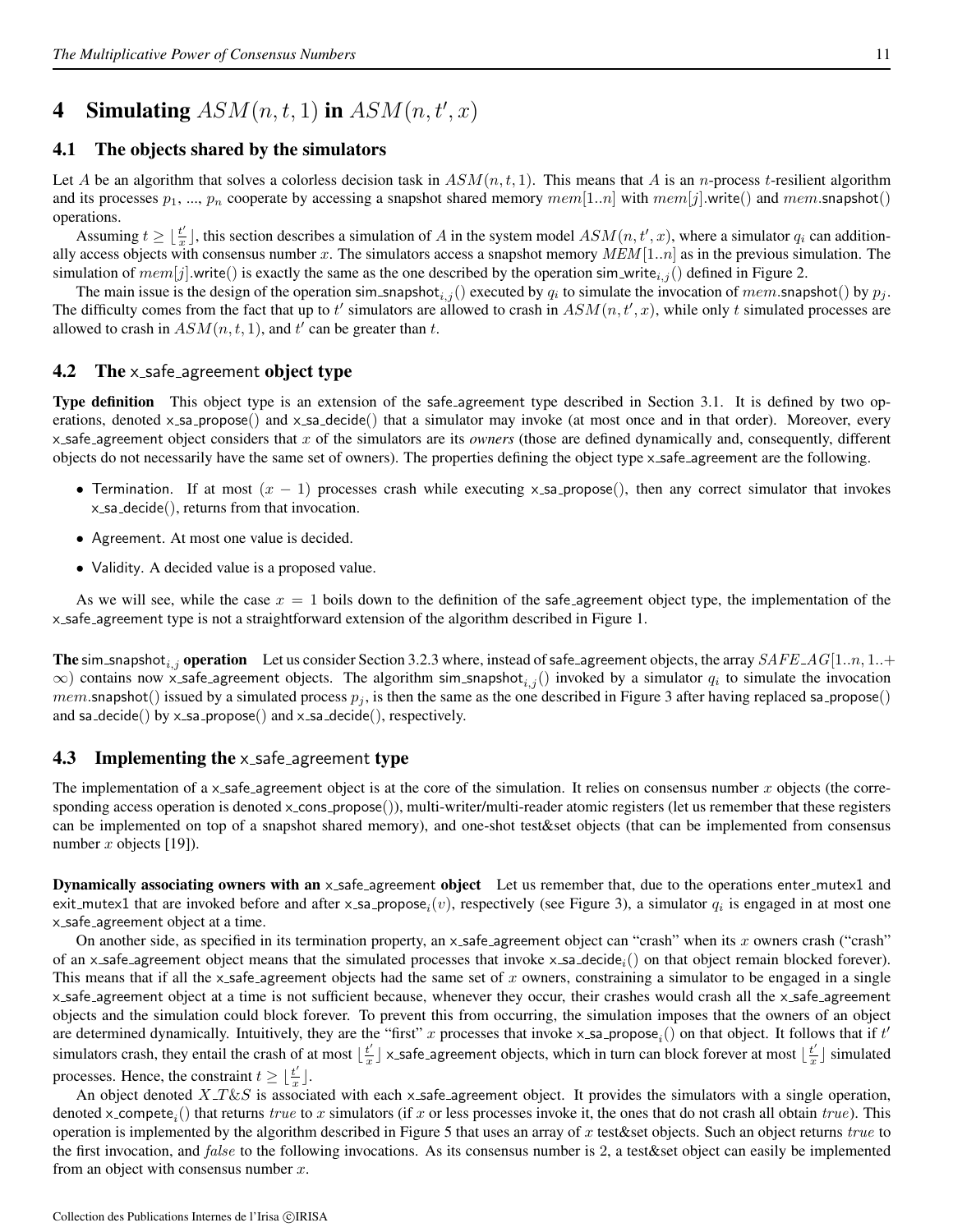$\mathsf{operation} \times \mathsf{complete}_i()$ : (01)  $\ell \leftarrow 1$ ; winner  $\leftarrow$  false; (02) while  $(\ell \leq x \land \neg winner)$  do (03) winner  $\leftarrow TS[\ell].\text{test} \& \text{set}(); \ell \leftarrow \ell + 1$ (04) end while; (05) return(winner).

Figure 5: An implementation of the  $x$ -compete<sub>i</sub>() operation (code for  $q_i$ )

The simulators that obtain true when they invoke  $X_T \& S$ .x compete<sub>i</sub>() are the owners of the corresponding x safe agreement object. It is easy to see that, as a simulator can invoke  $x$ -sa-propose<sub>i</sub>() on at most one  $x$ -safe-agreement object at a time, and as a simulator can be owner only of the object for which it has a pending  $x$ -sa-propose<sub>i</sub>() invocation, no simulator can be the owner of several x\_safe\_agreement objects at the same time.

**The operation** x\_sa\_decide<sub>i</sub>() The value decided from a x\_safe\_agreement object is saved in an associated atomic register X\_SAFE\_AG (initialized to  $\perp$ ). Consequently, when a simulator  $q_i$  invokes x\_sa\_decide<sub>i</sub>() on that x\_safe\_agreement object, it first waits until that register has been assigned a value, and then returns that value (See lines 09-10 in Figure 6).

**The operation** x\_sa\_propose<sub>i</sub> $(v)$  The algorithm implementing x\_sa\_propose<sub>i</sub> $(v)$  is described in Figure 6. A simulator  $q_i$  first invokes  $X$ <sub>-T</sub>&S<sub>-</sub>x-compete<sub>i</sub>() to know if it is an owner of that object. If it is not, its invocation x-sa-propose<sub>i</sub>() terminates. Let us notice that in that case, at least x simulators have invoked  $x$ -sa-propose() on that  $x$ -safe-agreement object, and x of them are its (maybe faulty) owners.

```
\mathbf{operation} \times \mathbf{sa\_propose}_i(v):
(01) \textit{owner}_i \leftarrow X\_T \& S.\textsf{x\_complete}_i();(02) if (owner_i) then
(03) res \leftarrow v;(04) for \ell from 1 to m do<br>(05) if (i \in SET \_ LIS)if (i \in SET\_LIST[\ell]) then res \leftarrow XCONS[\ell].x cons propose(res) end if
(06) end for;
(07) X \text{\textit{\_}S} AFE \text{\textit{\_}} AG \leftarrow res(08) end if.
operation \times sa decide_i():
(09) wait (X \text{-} SAFE \text{-} AG \neq \bot);(10) return(X\_SAFE \_AG).
```
Figure 6: An implementation of the x-safe-agreement type (code for simulator  $q_i$ )

If  $q_i$  is an owner, it has to cooperate with the other owners of that  $x$  safe agreement object in order one of the values they propose becomes the value decided from that object. To that end, these simulators could use the consensus number  $x$  underlying object that can be accessed by these  $x$  owners only. The problem is that a simulator does not know which are the other owners, and consequently does not know which is this underlying consensus number  $x$  object.

To solve this problem, two arrays are associated with each  $\times$  safe agreement object. Let m be the number of subsets of size x in a set of  $n$  elements. We have:

- SET\_LIST[1..m] is an array containing the m subsets of simulators of size x. SET\_LIST[ $\ell$ ] contains the subset identified by  $\ell$ .
- $XCONS[1..m]$  is an array of m consensus number x objects.  $XCONS[\ell]$  is the consensus number x object that can be accessed by the simulators that define the size x subset  $SET \text{ }LIST[\ell].$

If simulator  $q_i$  is an owner, it scans the list  $SET\_LIST[1..m]$  (all the owners have to scan it in the very same order). When it encounters a set  $SETLIST[\ell]$  that contains its identity i,  $q_i$  invokes x cons propose(res) on the corresponding object  $XCONS[\ell]$ , and adopts the value it obtains from it as its current estimate of the value decided from the x safe agreement object. Let us notice that, whatever the set S of owners of that object, due to the systematic scanning,  $q_i$  necessarily meets S.

When it has exhausted the list,  $q_i$  deposits the value of res in X\_SAFE\_AG, which is then the value decided by this x\_safe\_agreement object.

# **4.4** Simulating  $ASM(n, t, 1)$  in  $ASM(n, t', x)$ : correctness proof

The proof consists in two theorems: (1) the proof that the algorithm given in Figure 6 implements the object type  $x$  safe agreement, and (2) the proof of the simulation itself.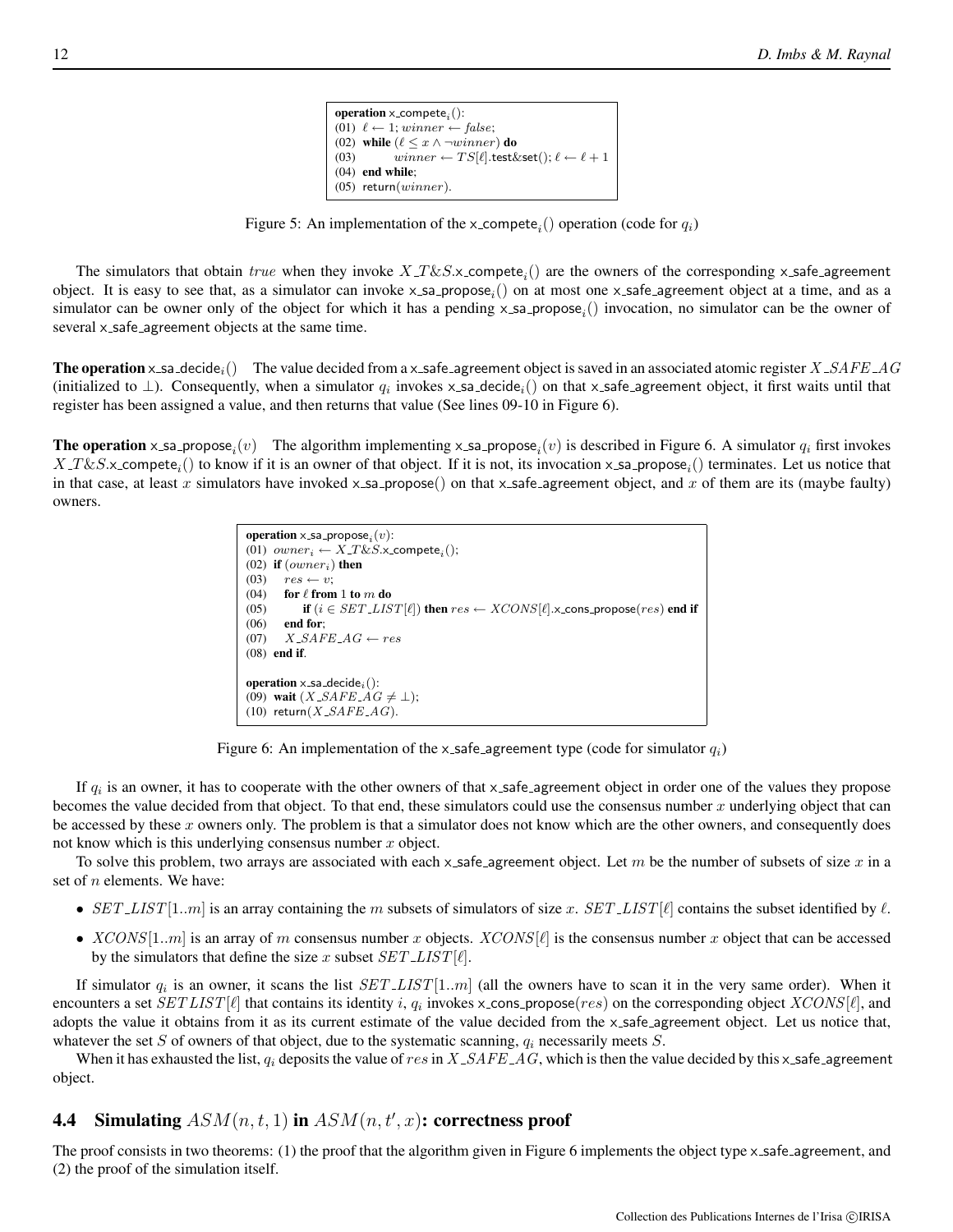#### Theorem 2. *The algorithm described in Figure 6 implements the* x safe agreement *object type.*

Proof The validity property (a decided value is a proposed value) follows directly from the text of the algorithm and the validity property of the underlying consensus number x objects  $XCONS[1..m]$ .

XSAG being an x safe agreement object, let owners [XSAG] be the set of its owner simulators. It is easy to see that  $|owners[XSAG|] \le$  $x$  (see Figure 5).

For the agreement property we have to show that the invocations  $XSAG.x$  sa decide() returns the same value. For it, we show that all the writes of the underlying atomic register X\_SAFE\_AG (used to implement  $XSAG$ ) do write the very same value v (line 07).

It follows from the definition of  $SET\_LIST[1..m]$  that  $\exists \ell$  such that *owners*[XSAG]  $\subseteq SET\_LIST[\ell]$ . Moreover, due to the agreement property of the underlying consensus number x object  $XCONS[\ell]$ , all the simulators that return from  $XCONS[\ell]$ .x cons propose() obtain the same value v. From then on, for any  $\ell' > \ell$ , any simulator in *owners*[XSAG] proposes v to any object XCONS[ $\ell'$ ] and (as only the simulators in *owners*[XSAG] access these objects), it follows that only v can be decided from these objects. Hence, any simulator in *owners*[XSAG] that executes line 07 writes v into the atomic register X\_SAFE\_AG, which concludes the proof of the agreement property of the  $x$ -safe-agreement object  $XSAG$ .

To prove the termination property of XSAG, let us assume that at most  $(x-1)$  simulators in *owners*[XSAG] crash while executing  $XSAG.x$  sa propose(). We have to show that any correct simulator  $q_i$  returns from its  $XSAG.x$  sa decide() invocation. As at least one simulator  $(q_i)$  in owners [XSAG] is correct, this simulator invokes XSAG.x\_sa\_propose(). As the underlying objects XCONS[ $\ell$ ] accessed by  $q_i$  are wait-free,  $q_i$  eventually writes a non- $\perp$  value in X  $\_SAFE\_AG$ . It follows that no correct simulator can block forever when it executes  $XSAG.x$  sa decide(), which concludes the proof of the theorem.  $\Box_{Theorem 2}$ 

**Proof of the simulation** As before, in order to always terminate, a t-resilient algorithm requires that at most  $t$  (simulated) processes crash. We show here that, when at most  $t' \le t \times x + (x - 1)$  simulators using objects of consensus number x crash (i.e.  $t \ge \left\lfloor \frac{t'}{x} \right\rfloor$  $\frac{t'}{x}$ ]), any correct simulator can simulate the code of at least  $(n - t)$  simulated processes without being blocked forever in any of these codes.

In order for a simulated process  $p_i$  to decide the same value at all simulators, the snapshot values returned to  $p_i$  must be the same at all simulators, and must be consistent with the write operations.

**Lemma 7.** *Let*  $t \geq \lfloor \frac{t'}{t} \rfloor$  $\frac{t'}{x}$ ]. The simulation of at most  $t$  simulated processes can be definitely blocked (i.e., crashed) during the simulation.

**Proof** The only point where the simulation of a simulated process  $p_j$  can be permanently blocked is when  $p_j$  invokes mem.snapshot(), i.e., when simulators invoke the corresponding sim\_snapshot() simulation operation. As that operation involves an x\_safe\_agreement (invocation of x\_sa\_propose()), it follows that x simulators have to crash while executing the corresponding x\_sa\_propose() operation in order the x safe agreement object crash and block permanently the simulated process  $p_i$ .

On another side, due to (a) the mutex mechanism used in sim\_snapshot() and (b) the dynamic determination of the x owners of a x safe agreement object, it follows that the crash of a simulator can participate in the crash of at most one simulated process  $p_j$ .

Hence, (a) it is necessary that x simulators crash in order a simulated process be blocked forever, and (b) these x crashes cannot block different simulated processes.

As up to t' simulators can crash, it follows that at most  $\lfloor \frac{t'}{r} \rfloor$  $\left\lfloor \frac{t'}{x} \right\rfloor \leq t$  simulated process remain definitely blocked (i.e., crash), which completes the proof of the Lemma. ✷Lemma <sup>7</sup>

**Lemma 8.** *Let*  $t \geq \frac{t'}{t}$  $\frac{t^r}{x}$ ]. Each correct simulator  $q_i$  computes the decision value of at least  $(n-t)$  simulated processes  $p_j$ .

**Proof** It follows from Lemma 7 that each correct simulator  $q_i$  simulates entirely the code of at least  $n-\lfloor \frac{t'}{n} \rfloor$  $\lfloor \frac{t'}{x} \rfloor \geq n-t$  simulated processes  $p_j$ . As the simulated algorithm is t-resilient, the simulation of these  $n - \lfloor \frac{t'}{n} \rfloor$  $\frac{t'}{x}$  simulated processes provides each of them with a decided value. Thus, each correct simulator  $q_i$  obtains decision values for at least  $(n - t)$  simulated processes.

**Lemma 9.** The simulators that return from the simulation of the k-th invocation of mem.snapshot() issued by a simulated process  $p_i$ , *obtain the same value for that simulated snapshot invocation.*

**Proof** The proof is the same as the proof of Lemma 3 where the type safe<sub>-agreement is replaced by  $x$ -safe-agreement. (Let us notice</sub> that both proofs rely only on the agreement property of these objects).  $\Box_{Lemma}$  9

#### **Lemma 10.** *For every simulated process*  $p_j$ *, the simulators decide at most one value.*

**Proof** The proof is similar to the one of Lemma 5. Let us observe that the mem.snapshot() operations are the only non-deterministic operations that a simulated process  $p_i$  issues. It follows from Lemma 9 that all simulators  $q_i$  obtain the same value when they invoke sim\_snapshot<sub>i,j</sub>(), which proves the lemma.  $\square_{Lemma \ 10}$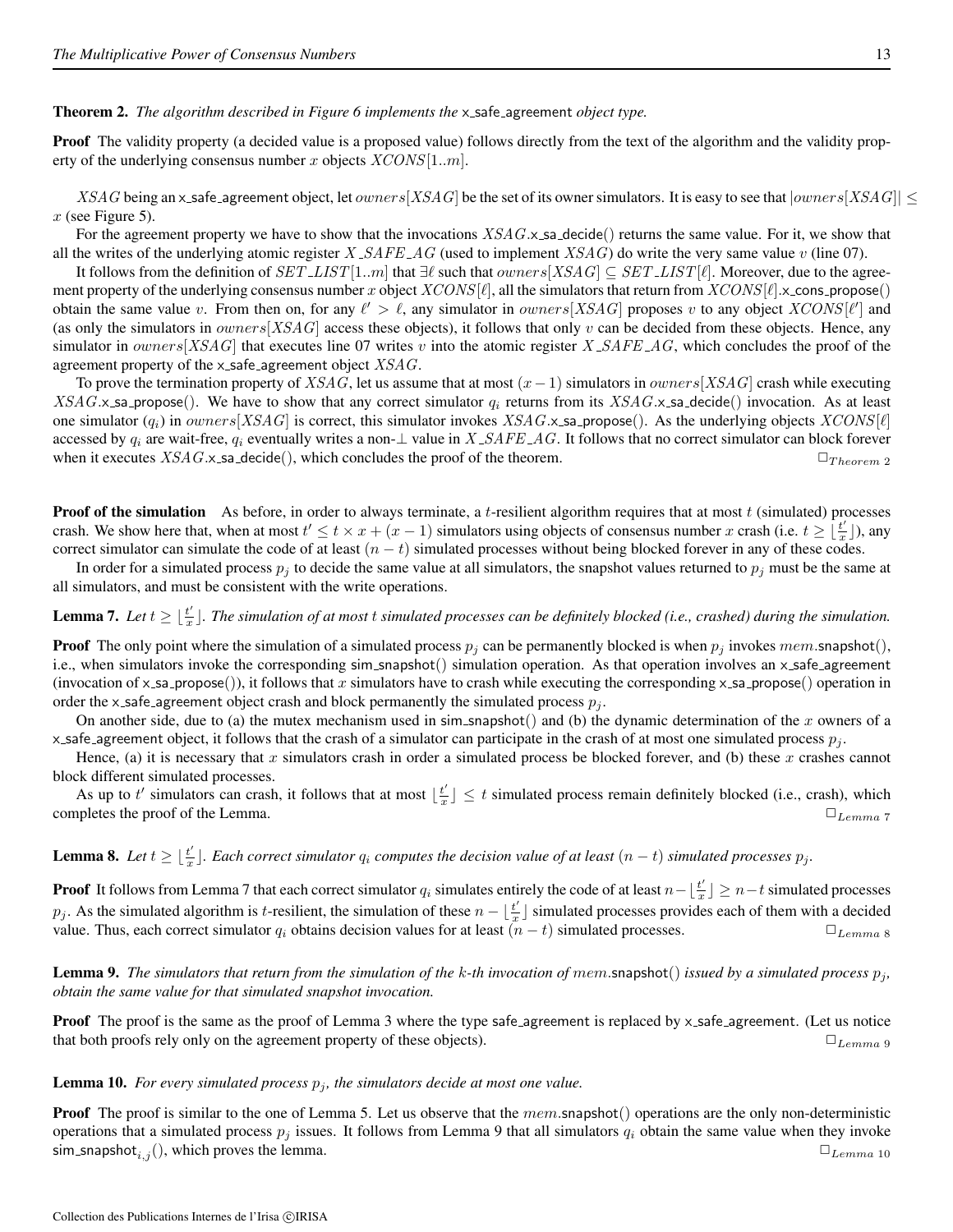${\bf Lemma~11.}$  The sequences of  ${\sf sim\_write}_i()$ ,  ${\sf sim\_snapshot}_{i,j}()$  and  ${\sf sim\_x\_cons\_propose}_{i,j}^a()$  issued by each simulator (in  $ASM(n,t,1)$ ) *on behalf of each simulated processes*  $p_i$  *define a correct execution of the simulated algorithm.* 

Proof The proof is the same as the proof of Lemma 6, where the reference to Lemma 3 is replaced by a reference to Lemma 9, and where are considered only the simulation operations sim\_write() and sim\_snapshot().  $\square_{Lemma \, 11}$ 

**Theorem 3.** Let  $\lfloor \frac{t'}{t} \rfloor$  $\frac{f}{x}$   $\leq t$ . The algorithms described in Figure 2, Figure 3 (where sa\_propose() and sa\_decide() are replaced by  $x$ \_sa\_propose() and  $\vec{x}$ \_sa\_decide()), and Figure 6 are a correct simulation of  $ASM(n,t,1)$  into  $ASM(n,t',x)$  (for any algorithm  $A$ *solving a colorless decision task in*  $ASM(n, t, 1)$ *).* 

**Proof** The proof follows from Theorem 2, Lemma 8, Lemma 10, and Lemma 11.  $\Box_{Theorem 3}$ 

# 5 Generalization

#### 5.1 On the limitation to colorless tasks

A decision task can be either *colorless* or *colored*. A colored task requires that no two processes decide the value of the same simulated process. In a system where up to t processes may crash, it can only be guaranteed that  $(n - t)$  (simulated) processes decide. Thus, if we have  $(n - t')$  correct simulators with  $t > t'$ , we obtain less decided values than simulators. Consequently, it is not possible to provide the correct simulators with different values. This is why the previous simulation algorithms are for colorless tasks only.

# 5.2  $ASM(n, t', x) \simeq ASM(t + 1, t, 1)$

The previous simulations show that, when  $t = \frac{t'}{x}$  $\frac{t'}{x}$  ∫ (i.e.,  $t \times x \le t' \le t \times x + (x-1)$ ), any algorithm that solves a colorless decision task in  $ASM(n, t, 1)$ , can be used to solve it in  $ASM(n, t', x)$  and vice-versa. On another side, the BG simulation shows that any algorithm that solves a colorless decision task in  $ASM(n, t, 1)$  can be used to solve it in  $ASM(t + 1, t, 1)$  and vice-versa.

It follows from the previous observations that, when  $t = \frac{t}{x}$  $\frac{t'}{x}$ , any algorithm that solves a colorless decision task in  $ASM(n, t', x)$ can be used to solve it in  $ASM(t + 1, t, 1)$ , and vice-versa. This equivalence is denoted  $ASM(n, t', x) \simeqพmathcal{AM}(t + 1, t, 1)$ .

## **5.3** General case:  $ASM(n_1, t_1, x_1) \simeq ASM(n_2, t_2, x_2)$

Assuming  $n_1 > t_1$  and  $n_2 > t_2$ , due to the simulation described in Section 3 and Section 4 we have  $ASM(n_1, t_1, x_1) \simeq ASM(n_1, \lfloor \frac{t_1}{x_1} \rfloor, 1)$ and  $ASM(n_2, t_2, x_2) \simeq GSM(n_2, \lfloor \frac{t_2}{x_2} \rfloor, 1)$ .

Let us assume that  $\lfloor \frac{t_1}{t_1} \rfloor = \lfloor \frac{t_2}{t_2} \rfloor = t$ . Due to the BG simulation we have then  $ASM(n_1, t, 1) \simeq ASM(t + 1, t, 1)$  and ASM $(n_2, t, 1) \simeq ASM(t+1, t, 1)$ . If follows that, by transitivity, we have  $ASM(n_1, t_1, x_1) \simeq ASM(n_2, t_2, x_2)$ . This equivalence is depicted in Figure 7.



Figure 7: Model equivalence (for  $\lfloor \frac{t_1}{x_1} \rfloor = \lfloor \frac{t_2}{x_2} \rfloor$ )

#### 5.4 Increasing the consensus number can be useless

**Playing with the model parameters** Let us consider the models  $ASM(n, t, x)$  and  $ASM(n, t, x + \Delta x)$ . It follows that, albeit the second one has stronger objects than the first one, it is not more powerful if  $\lfloor \frac{t}{x} \rfloor = \lfloor \frac{t}{x + \Delta x} \rfloor$ . Hence, considering base objects with higher consensus number does not always increase the power of the model. Similarly, increasing the upper bound on the number of faulty processes from t to  $t + \Delta t$  does not make the system model weaker if  $\lfloor \frac{t}{x} \rfloor = \lfloor \frac{t + \Delta t}{x} \rfloor$ .

This exhibits the *multiplicative power of consensus numbers*, which states that  $A\tilde{S}M(n,t,1) \simeq ASM(n,t',x)$  for  $t \times x \leq t' \leq t$  $(t \times x) + (x - 1).$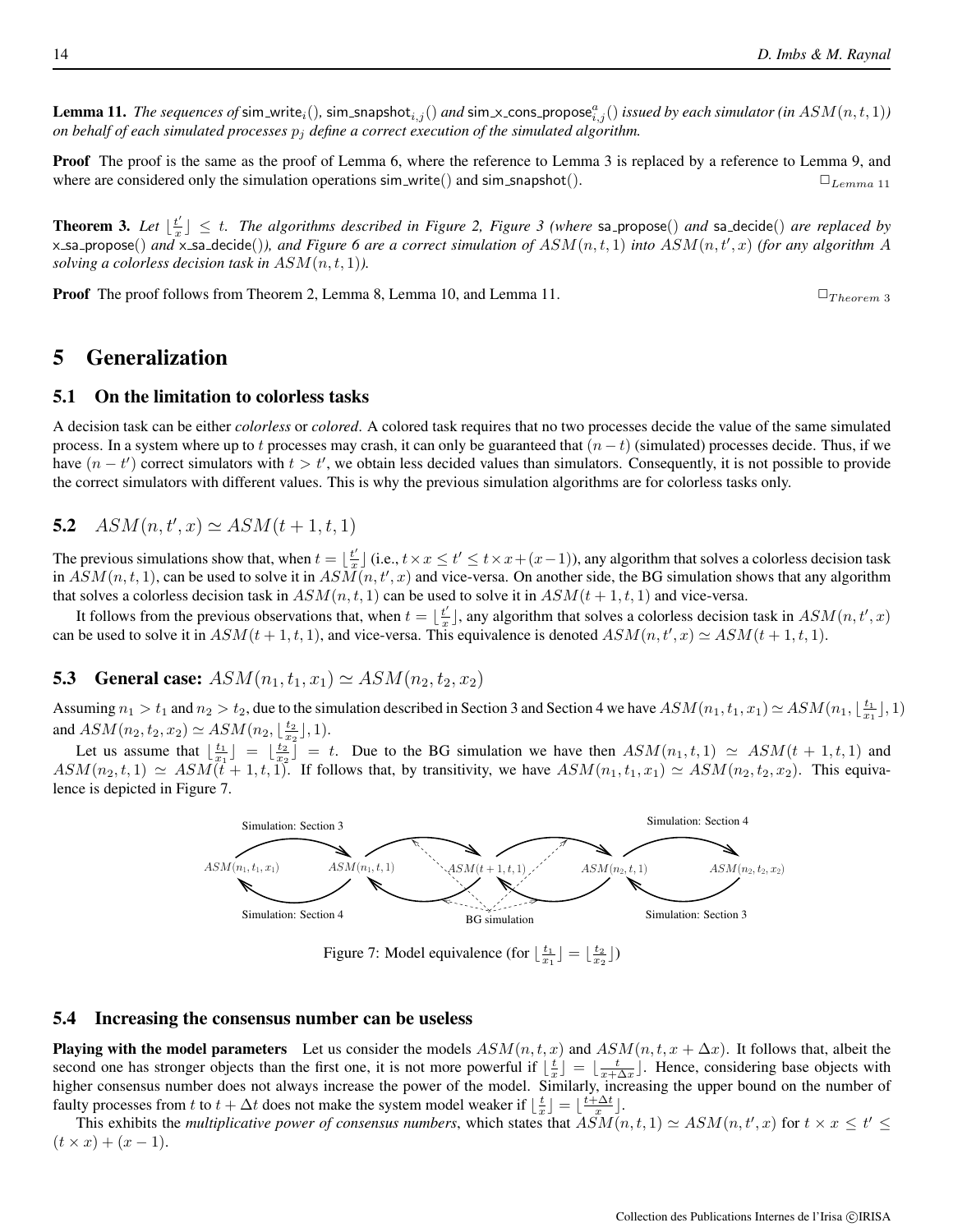Equivalence classes More generally, this shows that the whole set of system models can be partitioned into equivalence classes. All the models  $ASM(n, t', x)$  such that  $\left[\frac{t'}{x}\right]$  $\frac{t'}{x}$  = t belong to the same class (from a computability power point of view) and  $ASM(n, t, 1)$ can be taken as the canonical form representing all the models of that class.

As an example let us fix  $t' = 8$ . We have:

- All the system models  $ASM(n, 8, x)$ , for  $9 \le x \le n$ , have the same power as  $ASM(n, 0, 1)$ .
- The 4 system models  $ASM(n, 8, x)$ , for  $5 \le x \le 8$ , have the same power as  $ASM(n, 1, 1)$ .
- Both the system models  $ASM(n, 8, 4)$ ,  $ASM(n, 8, 3)$  have the same power as  $ASM(n, 2, 1)$ .
- The system model  $ASM(n, 8, 2)$  has the same power as  $ASM(n, 4, 1)$ .
- The last class is  $ASM(n, 8, 1)$ .

More generally, we have the following: if  $\frac{t'}{t} \geq x > \frac{t'}{t+1}$  then  $ASM(n, t', x) \simeq ASM(n, t, 1)$ . This means that, given t and t', all the objects whose consensus numbers  $x_1, x_2$ , etc., satisfy the previous inequalities are equivalent in a system of n processes prone to t' crashes.

A hierarchy of system models As indicated in the introduction, Gafni and Kuznetsov have introduced the notion of *set consensus number* associated with a task [18]. The set consensus number of a task T is k if T cannot be wait-free solved in an asynchronous system where processes have access to  $(k + 1)$ -set agreement objects, but can be wait-free solved when the processes have access to k-set agreement objects. In a system of n processes, the set consensus numbers define a size n hierarchy between tasks. Class 1 consists of universal tasks (because they can solve consensus and consequently any other task), while class n contains the trivial tasks (the tasks that can be solved asynchronously) [18]. More generally, a task in class k is more difficult than a task in class  $k + 1$ .

The k-set agreement problem is impossible to solve in  $ASM(n, k, 1)$  [6, 23, 30], but it can be solved in  $ASM(n, k - 1, 1)$  [12]. It follows that any task with consensus number k can be solved in  $ASM(n, k - 1, 1)$  and cannot be solved in  $ASM(n, k, 1)$ . This establishes the following hierarchy among systems: a system model S is stronger than a system model  $S'$  ( $S \succ S'$ ), if more tasks can be solved in S than in S' (e.g.,  $ASM(n, 3, 1) \succ ASM(n, 4, 1)$ : 4-set agreement can be solved in  $ASM(n, 3, 1)$  but not in  $ASM(n, 4, 1)$ ).

The relation between a task  $T_k$ , with set consensus number k, and a system model  $ASM(n, t, x)$  is then the following:  $T_k$  can be solved in  $ASM(n, t, x)$  if and only if  $k > \lfloor \frac{t}{x} \rfloor$ . Because the set consensus numbers define a hierarchy, the preceding relation establishes a hierarchy among system models.

### 5.5 The case of colored tasks

In this section, we show how the execution of an algorithm solving a colored task in  $ASM(n, t, x)$  can be simulated in  $ASM(n', t', x')$ . The simulation requires the following conditions:

- $x' > 1$ ,
- $\bullet \ \lfloor \frac{t}{x} \rfloor \geq \lfloor \frac{t'}{x'} \rfloor,$
- $n \ge \max(n', (n' t') + t).$

Colored tasks As mentioned in Section 2, a *colored* task [17, 24] is a task where no two processes can decide the same value. This implies that, when simulating the execution of an algorithm solving a colored task, two simulators cannot decide the value of the same simulated process.

The simulation of x\_cons[a].x\_cons\_propose() in  $ASM(n', t', x')$  In order to simulate  $ASM(n, t, x)$ , the snapshot and write operations can be simulated as presented in Section 4. In addition to these operations, when  $x > 1$ , the simulators must provide the simulated processes with the operation  $x \text{-}cons[a] \times cons\text{-}propose($ .

Section 5 shows that  $ASM(n_1, t_1, x_1) \simeq GSM(n_2, t_2, x_2)$  for colorless tasks iff  $\lfloor \frac{t_1}{x_1} \rfloor = \lfloor \frac{t_2}{x_2} \rfloor$ . Thus, the simulation should require that  $\lfloor \frac{t}{x} \rfloor \geq \lfloor \frac{t'}{x'} \rfloor$ . Such a simulation can be implemented by adapting the operation sim x cons propose  $a_{i,j}$  () presented in Figure 4 of Section 3 in the following way.

The array of safe\_agreement objects  $XSAFE \_\_AG[1..]$  is replaced by an array of x'\_safe\_agreement objects  $X' \_\_XSAFE \_\_AG[1..]$ (the type of these objects is defined in Section 4.2, where x is replaced by x'). The invocations  $XSAFE \, \text{A}G[a]$ .sa propose<sub>i</sub> $(v)$  and  $XSAFE \_\_AG[a]$ .sa\_decide<sub>i</sub>() are replaced by  $X' \_\_XSAFE \_\_AG[a] \_\_x'$ \_sa\_propose<sub>i</sub>(v) and  $X' \_\_XSAFE \_\_AG[a] \_\_x'$ \_sa\_decide<sub>i</sub>() (as defined in Figure 6 where x is replaced by  $x'$ ). The modified version of the algorithm is presented in Figure 8.

Due to the algorithms used and the termination property of the x'\_safe\_agreement object type, a simulated process can be blocked only (1) during the simulation of a snapshot operation, because  $x'$  simulators have crashed while accessing a single  $x'$  safe agreement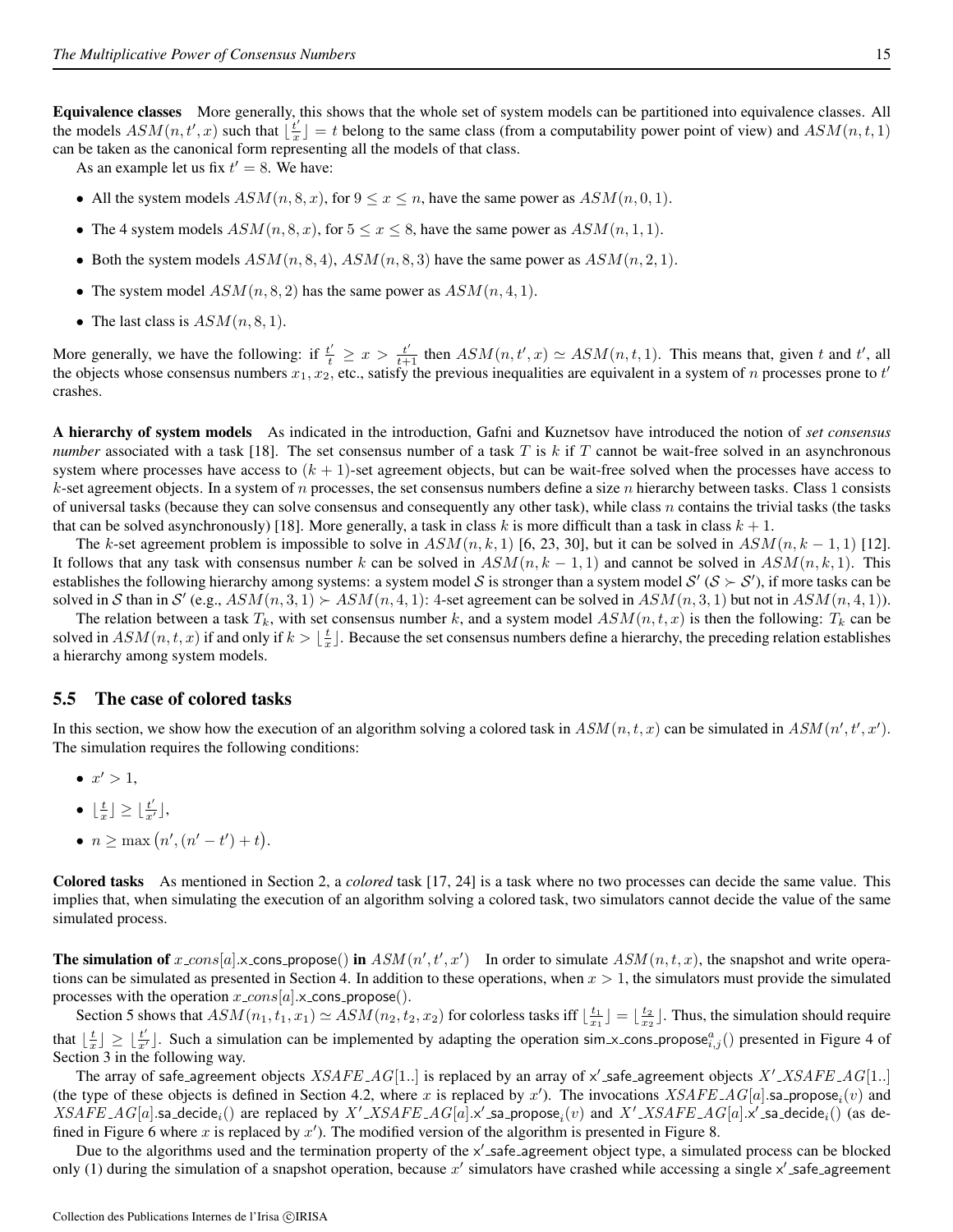```
operation sim\mathbf{x} cons propose_{i,j}^a(v):
(01) enter_mutex2:
(02) if (xres_i[a] = \bot) then enter_mutex1; X'_XSAFE_AG[a].x'_sa_propose_i(v); exit_mutex1;
(03) \operatorname{xres}_i[a] \leftarrow X'.XSAFE \_A G[a].x'.\mathsf{sa}\_ \mathsf{decide}_i()(04) end if;
(05) exit mutex2;
(06) return(xres<sub>i</sub>[a]).
```
Figure 8: sim x cons propose $_{i,j}^a()$  executed by  $q_i$  to simulate  $x \text{-}cons[a]$  x cons propose() issued by  $p_j$ 

object, and these simulators do not block any other simulated process, or (2) during the simulation of an  $x\text{-}cons[a]$ .x cons propose() operation, because  $x'$  simulators have crashed while accessing a single  $x'$  safe agreement object, and these simulators can block at most x simulated processes (the ones that can access  $x\text{-}cons[a]$ ). Thus if t' simulators crash, at most  $x\lfloor \frac{t'}{x'} \rfloor$  simulated processes can be blocked. This is why the simulation requires  $\lfloor \frac{t}{x} \rfloor \geq \lfloor \frac{t'}{x'} \rfloor$ .

Obtaining enough decision values The simulation of colored decision tasks requires that each simulator decides the value of a different simulated process. Let  $f$  be the number of simulators that crash during a given run. In order to terminate the simulation, at least  $n' - f$  simulated processes must decide so that the  $n' - f$  correct simulators can obtain a different decision value. As explained above, if f simulators crash, at most  $x \lfloor \frac{f}{x'} \rfloor$  simulated processes can be blocked. The  $n' - f$  correct simulators will then receive the decision value of at least  $n - x \lfloor \frac{f}{x'} \rfloor$  simulated processes. If  $f = 0$  (no simulator crashes), we must then have  $n \geq n'$ . If  $f = t'$  (the maximum number of crashes in  $\widehat{AM}(n', t', x')$ ), we must have  $n \ge (n' - t') + x \lfloor \frac{t'}{x'} \rfloor$ . If both conditions are satisfied, it can easily be seen that, for  $0 \le f \le t'$ , we have  $n - x \lfloor \frac{f}{x'} \rfloor \ge n' - f$ . This is why the simulation requires  $n \ge \max(n', (n' - t') + t)$ .

Choosing a decision value using *Test & Set* As mentioned before, an object of type Test & Set can be implemented easily in  $ASM(n', t', x')$ when  $x' > 1$ . Using Test&Set objects shared by the simulators, these can then decide a unique value as follows. In addition to the other objects used in the simulation, the simulators share an array  $T\&S[1..n]$  of Test&Set objects. When a simulator  $q_i$  obtains a decision value from a simulated process  $p_j$ , it completes the invocations of  $x'$ -sa-propose() in which it is involved (if any) and stops the simulation. It then invokes  $T\&S[j]$ . If  $q_i$  wins, it decides  $p_j$ 's value and stops the simulation. If  $q_i$  looses, it resumes the simulation of the other processes until it obtains another decision value. Note that because it ended its simulations of snapshot and consensus before deciding,  $q_i$  cannot block any simulated process.

Due to the properties of the Test&Set object type,  $p_j$ 's value can be decided by at most one simulator. Because  $n - x \lfloor \frac{f}{x'} \rfloor \ge n' - f$ , each simulator will eventually be able to decide the value of a simulated process. This shows that the execution in  $ASM(n, t, x)$  of an algorithm solving a colored task can be simulated in  $ASM(n', t', x')$  when  $x' > 1$ ,  $\lfloor \frac{t}{x} \rfloor \geq \lfloor \frac{t'}{x'} \rfloor$  and  $n \geq \max(n', (n' - t') + t)$ .

# 6 Conclusion

This paper was on the computability power of systems made up of  $n$  processes that communicate by accessing read/write shared registers and objects with consensus number x with  $x \leq t$ , where t is the maximal number of processes that may crash in a run. It has shown that, as far as colorless decision tasks are concerned, we have the following equivalences:

- $ASM(n, t', x) \simeq ASM(n, t, 1)$  iff  $\lfloor \frac{t'}{x} \rfloor$  $\frac{t'}{x}$ ] = t, i.e.,  $(t \times x) \le t' \le (t \times x) + (x - 1)$ .
- $ASM(n, t, x) \simeq ASM(t + 1, t, x).$
- $ASM(n_1, t_1, x_1) \simeq ASM(n_2, t_2, x_2)$  iff  $\lfloor \frac{t_1}{x_1} \rfloor = \lfloor \frac{t_2}{x_2} \rfloor$ .

Hence, when we consider the computability power of an asynchronous shared memory system prone to process crashes, the BG simulation is one side of the coin, while the multiplicative power of consensus numbers is the other side of the coin.

The BG simulation has recently been extended from colorless tasks to colored tasks (such as the renaming problem where no two processes are permitted to decide the same new name [3]) [17, 24]. The paper has presented a simulation of  $\text{ASM}(n, t, x)$  in  $ASM(n', t', x')$  with  $x' > 1$ , suited to colored tasks.

# Acknowledgments

The authors want to thank E. Gafni, S. Rajsbaum, and C. Travers for interesting discussions on the BG-simulation.